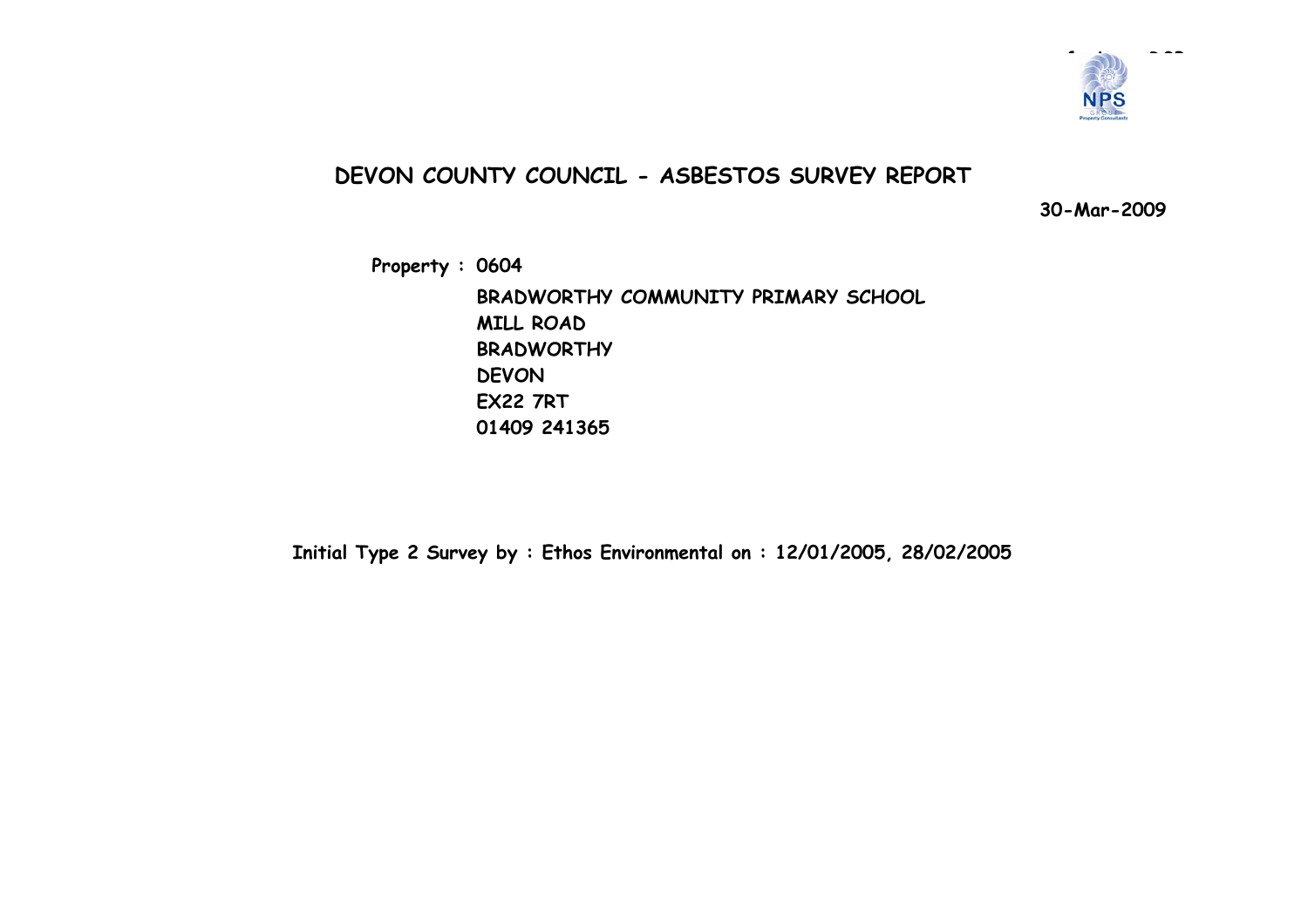### **Devon County Council – Asbestos Survey Report Guidance notes**

These notes are intended to provide a general outline and guidance for the use and application of the attached Asbestos Survey report and should be read in conjunction policy, procedures and legislation relating to asbestos.

1. The report has been produced in line with the requirements of HSE MDHS100 Type 2: Standard sampling, identification and assessment survey (sampling survey).

Please note that this is not an invasive survey and only provides information and assessment on readily visible or accessible materials. The surveyor would have inspected the materials within the accessed rooms and identified those materials which through his judgement were suspected of containing Asbestos, he then takes a sample of that material where safe to do so, which is then analysed to confirm or refute the presence of asbestos within the sampled material.

The report should be primarily used to locate and maintain the condition of those asbestos materials identified within the report and to assess any future risk to the materials from change of use etc. For all minor work or maintenance activities a precautionary approach should always be adopted and a risk assessment conducted which involves consultation with the asbestos survey report.

It should not be assumed that all asbestos containing materials have been identified, especially when conducting works which will require dismantling, demolition or other invasive techniques such as drilling which will penetrate through surface finishes and into hidden backing materials. For this type of activity a HSE MDHS100 Type 3: Full access sampling and identification survey (pre-demolition/major refurbishment surveys) should be conducted.

#### 2. The report should be:

1. Made available to anyone who is likely to affect the fabric of the building, this must include staff employed at the site or visitors to the site, especially those intending to carry out building or maintenance works. It is advised that the report or a copy is retained at the reception area and all relevant persons are requested to confirm their review and understanding of the report by signing an appropriate register.

As part of the assessment of the risk of anyone being exposed to asbestos from any asbestos containing material, the information on the drawing or record of the location of the materials and their condition, which was made as part of this survey should be used. Then, it must be decided what is going to be done to make sure that the identified risks from the materials are managed to prevent people form being exposed to asbestos, so far as is reasonably practicable.

It is important that key staff familiarise themselves with the format and layout employed within the survey report.

2. Used on a regular basis to inspect the known asbestos identified and any changes in its condition, referring to Devon County Council procedures in the event of damage or deteriation.

3. Maintained and updated by ensuring that notification is made to Devon Property via the completion of form ASB3 (mastercopy attached) whenever any changes to asbestos materials or removals occur.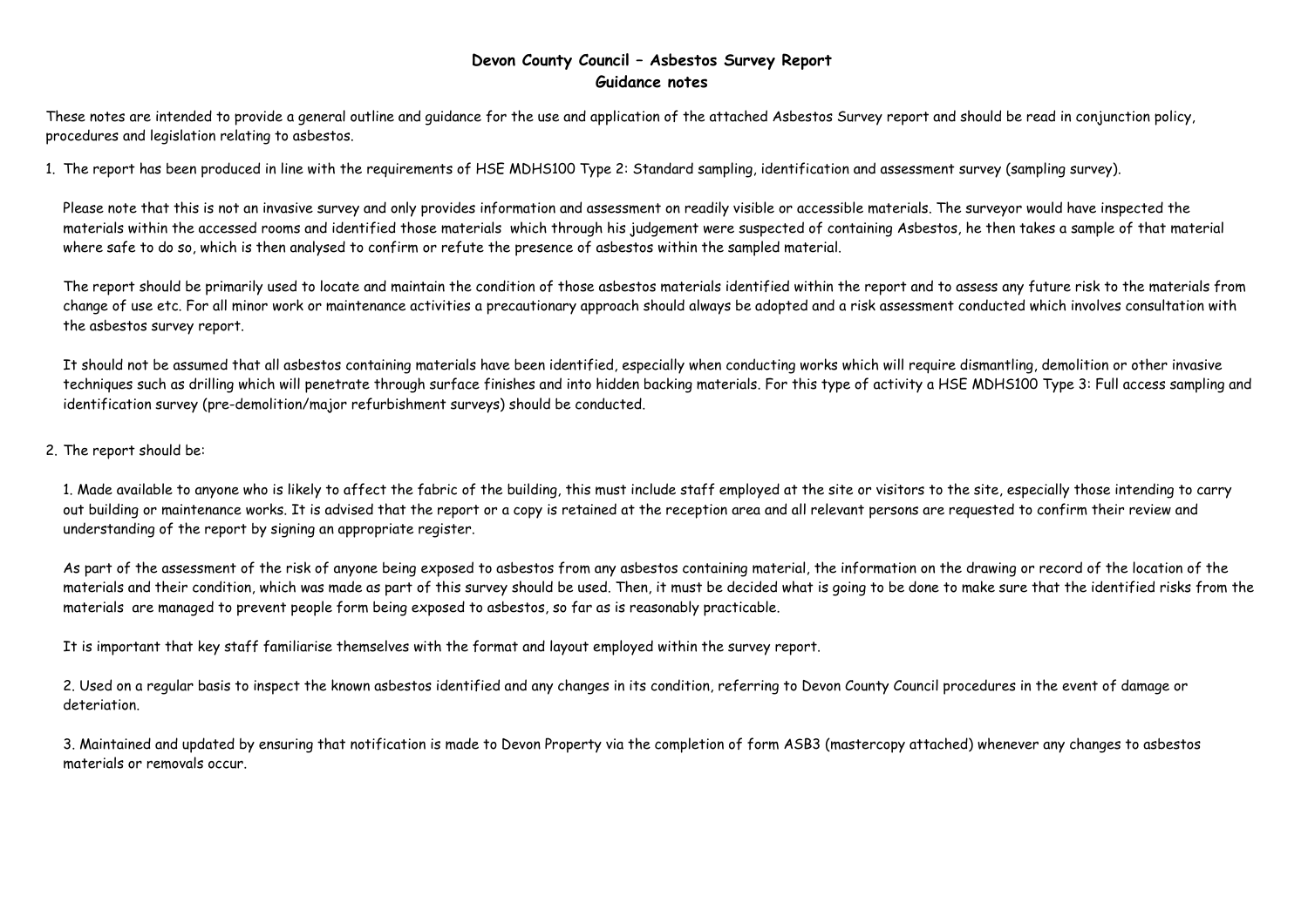| Element<br>Remarks                | Description<br>Location               | Sample No | Classification<br><b>Test Result</b> | <b>Identification Level</b><br>Condition | Vulnerability<br><b>Surface Treatment</b>            | Photograph |
|-----------------------------------|---------------------------------------|-----------|--------------------------------------|------------------------------------------|------------------------------------------------------|------------|
|                                   |                                       |           | Site: 01 MAIN SCHOOL SITE            |                                          |                                                      |            |
|                                   | <b>Building: 01 MAIN SCHOOL BLOCK</b> |           |                                      |                                          |                                                      |            |
| Records stored at Building Level  |                                       |           |                                      |                                          |                                                      |            |
| External                          | roof undercloak                       | 22052     | Cement                               | Identified                               | Usually inaccessible or<br>unlikely to be disturbed. |            |
|                                   |                                       |           | Chrysotile                           | Good Condition                           | None                                                 |            |
| label manage and consider removal |                                       |           |                                      |                                          |                                                      |            |
| External                          | soffits                               | 22055     | Cement                               | Identified                               | Usually inaccessible or<br>unlikely to be disturbed. |            |
|                                   |                                       |           | Amosite                              | Good Condition                           | None                                                 |            |
| label manage and consider removal |                                       |           |                                      |                                          |                                                      |            |
| External                          | soffits                               | as 22034  | Cement                               | Identified                               | Usually inaccessible or<br>unlikely to be disturbed. |            |
|                                   |                                       |           | Chrysotile                           | Good Condition                           | None                                                 |            |
| label manage and consider removal |                                       |           |                                      |                                          |                                                      |            |
| <b>Ground Floor</b>               |                                       |           |                                      |                                          |                                                      |            |
| Room: GD.0001                     | <b>Entrance Hall</b>                  |           |                                      |                                          |                                                      |            |
| Ceilings                          | ceiling tile                          | 22048     | N/A<br>Not asbestos                  | Identified<br>N/A                        | N/A<br>N/A                                           |            |
| no further action required        |                                       |           |                                      |                                          |                                                      |            |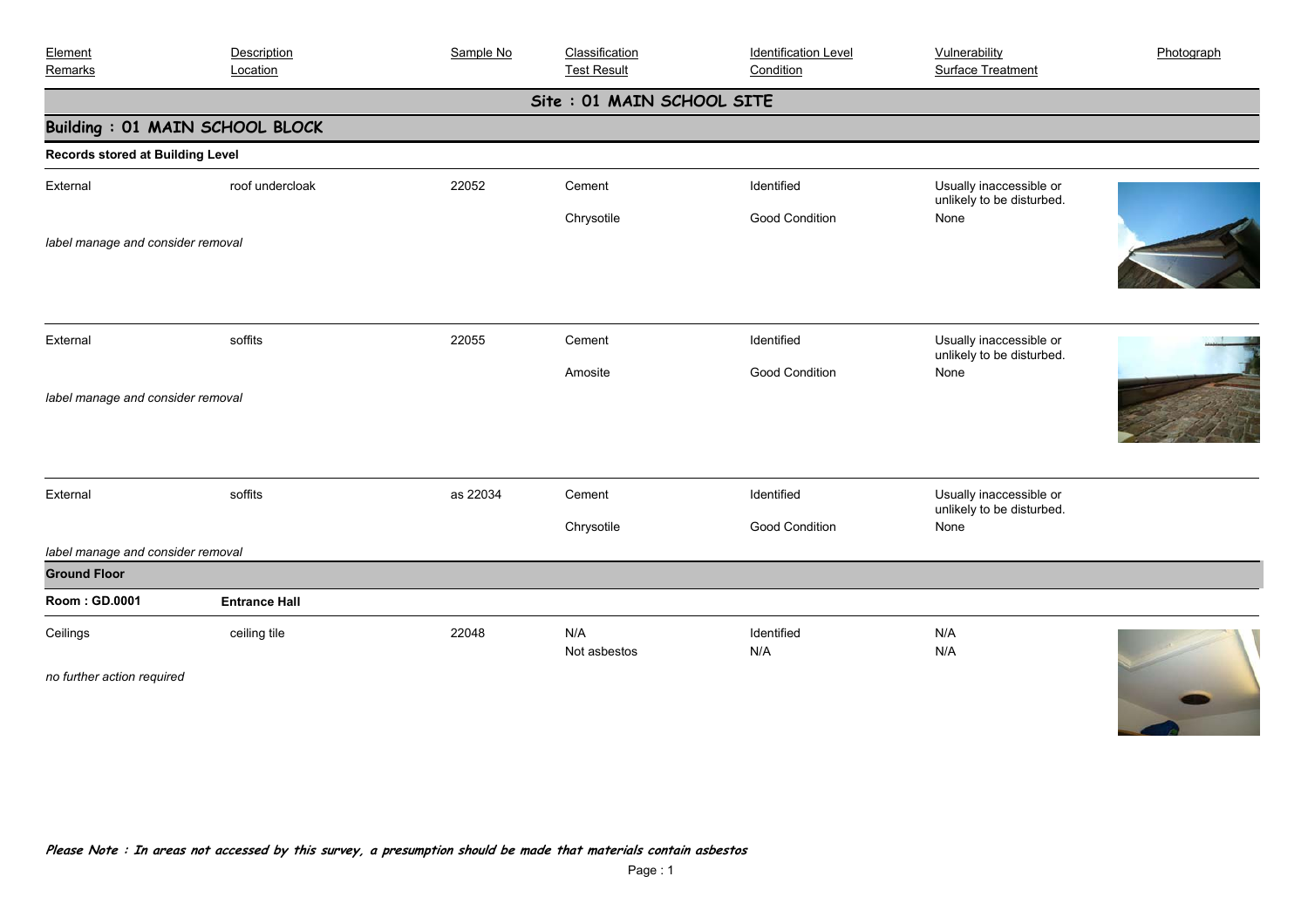| Element                    | Description               | Sample No | Classification      | <b>Identification Level</b> | Vulnerability            | Photograph |
|----------------------------|---------------------------|-----------|---------------------|-----------------------------|--------------------------|------------|
| Remarks                    | Location                  |           | <b>Test Result</b>  | Condition                   | <b>Surface Treatment</b> |            |
| Room: GD.0001A             | <b>Access Ramp</b>        |           |                     |                             |                          |            |
| None found                 |                           |           |                     |                             |                          |            |
| No Asbestos Found          |                           |           |                     |                             |                          |            |
| Room: GD.0001B             | <b>Entrance Step Area</b> |           |                     |                             |                          |            |
| None found                 |                           |           |                     |                             |                          |            |
| No Asbestos Found          |                           |           |                     |                             |                          |            |
| Room: GD.0002              | Corridor                  |           |                     |                             |                          |            |
| Ceilings                   | textured coating ceiling  | 22046     | N/A<br>Not asbestos | Identified<br>N/A           | N/A<br>N/A               |            |
| no further action required |                           |           |                     |                             |                          |            |
| Floors and stairs          | brown floor tile          | 22047     | N/A<br>Not asbestos | Identified<br>N/A           | N/A<br>N/A               |            |
| no further action required |                           |           |                     |                             |                          |            |
| Room: GD.0003              | Cloakroom                 |           |                     |                             |                          |            |
| None found                 |                           |           |                     |                             |                          |            |
| No Asbestos Found          |                           |           |                     |                             |                          |            |
| Room: GD.0004              | <b>Boys Toilet</b>        |           |                     |                             |                          |            |
| None found                 |                           |           |                     |                             |                          |            |
| No Asbestos Found          |                           |           |                     |                             |                          |            |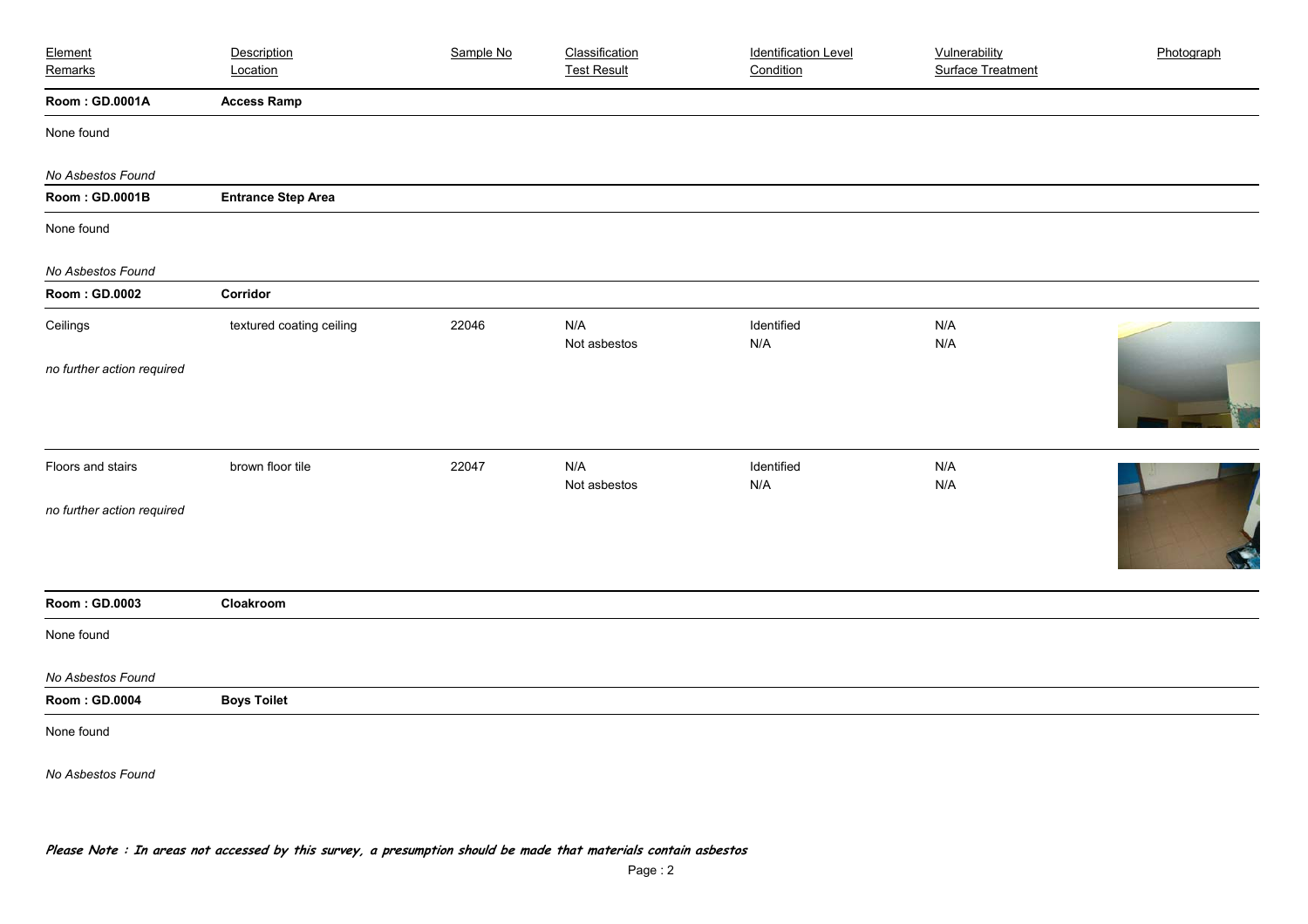| Element                           | Description         | Sample No | Classification     | <b>Identification Level</b> | Vulnerability                                        | Photograph |
|-----------------------------------|---------------------|-----------|--------------------|-----------------------------|------------------------------------------------------|------------|
| Remarks                           | Location            |           | <b>Test Result</b> | Condition                   | Surface Treatment                                    |            |
| Room: GD.0005                     | <b>Girls Toilet</b> |           |                    |                             |                                                      |            |
| None found                        |                     |           |                    |                             |                                                      |            |
| No Asbestos Found                 |                     |           |                    |                             |                                                      |            |
| Room: GD.0006                     | Corridor            |           |                    |                             |                                                      |            |
| None found                        |                     |           |                    |                             |                                                      |            |
| No Asbestos Found                 |                     |           |                    |                             |                                                      |            |
| Room: GD.0007                     | Classroom           |           | Class 5            |                             |                                                      |            |
| Sanitary services                 | sink patch          | as 22037  | Cement             | Identified                  | Usually inaccessible or<br>unlikely to be disturbed. |            |
|                                   |                     |           | Chrysotile         | <b>Good Condition</b>       | None                                                 |            |
| label manage and consider removal |                     |           |                    |                             |                                                      |            |
| Room: GD.0007A                    | Store/cupboard      |           |                    |                             |                                                      |            |
| None found                        |                     |           |                    |                             |                                                      |            |
| No Asbestos Found                 |                     |           |                    |                             |                                                      |            |
| Room: GD.0008                     | Classroom           |           | Class 8            |                             |                                                      |            |
| Sanitary services                 | sink patch          | as 22040  | Cement             | Identified                  | Usually inaccessible or<br>unlikely to be disturbed. |            |
|                                   |                     |           | Chrysotile         | Good Condition              | None                                                 |            |
| label manage and consider removal |                     |           |                    |                             |                                                      |            |
| Room: GD.0008A                    | Store/cupboard      |           |                    |                             |                                                      |            |
| None found                        |                     |           |                    |                             |                                                      |            |
| No Asbestos Found                 |                     |           |                    |                             |                                                      |            |
|                                   |                     |           |                    |                             |                                                      |            |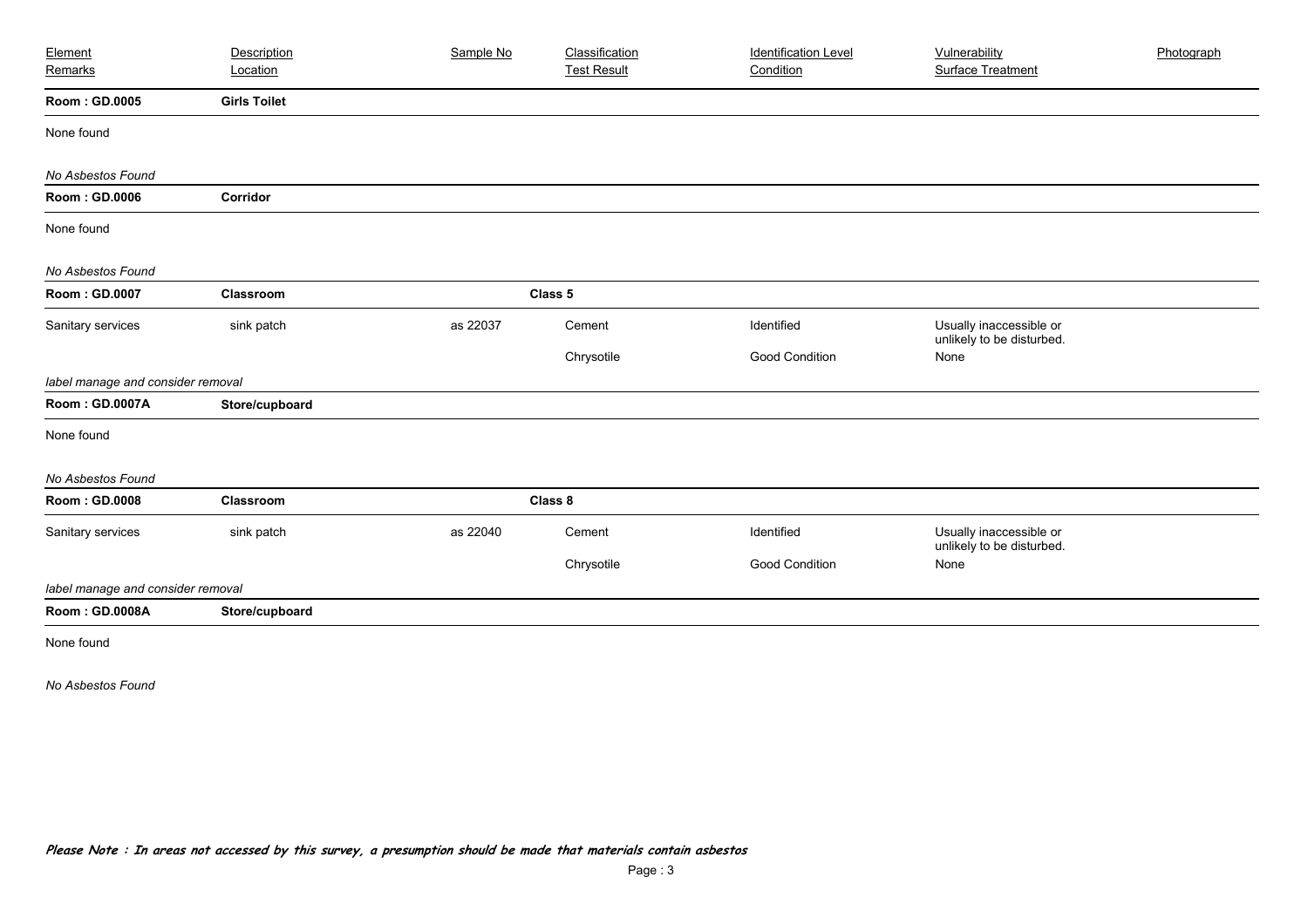| Element<br>Remarks                | Description<br>Location  | Sample No | Classification<br><b>Test Result</b> | <b>Identification Level</b><br>Condition | Vulnerability<br><b>Surface Treatment</b>            | Photograph |
|-----------------------------------|--------------------------|-----------|--------------------------------------|------------------------------------------|------------------------------------------------------|------------|
| Room: GD.0009                     | Classroom                |           | Class 3                              |                                          |                                                      |            |
| Ceilings                          | textured coating ceiling | 22038     | N/A<br>Not asbestos                  | Identified<br>N/A                        | N/A<br>N/A                                           |            |
| no further action required        |                          |           |                                      |                                          |                                                      |            |
| Floors and stairs                 | brown floor tiles        | 22039     | N/A<br>Not asbestos                  | Identified<br>N/A                        | N/A<br>N/A                                           |            |
| no further action required        |                          |           |                                      |                                          |                                                      |            |
| Sanitary services                 | sink patch               | 22040     | Cement                               | Identified                               | Usually inaccessible or<br>unlikely to be disturbed. |            |
| label manage and consider removal |                          |           | Chrysotile                           | Good Condition                           | None                                                 |            |
| Room: GD.0011                     | <b>ICT Suite</b>         |           |                                      |                                          |                                                      |            |
| None found                        |                          |           |                                      |                                          |                                                      |            |
| No Asbestos Found                 |                          |           |                                      |                                          |                                                      |            |
| Room: GD.0012                     | Classroom                |           | Class 2                              |                                          |                                                      |            |
| Ceilings                          | textured coating ceiling | 22035     | N/A<br>Not asbestos                  | Identified<br>N/A                        | N/A<br>N/A                                           |            |
| no further action required        |                          |           |                                      |                                          |                                                      | $\Omega$   |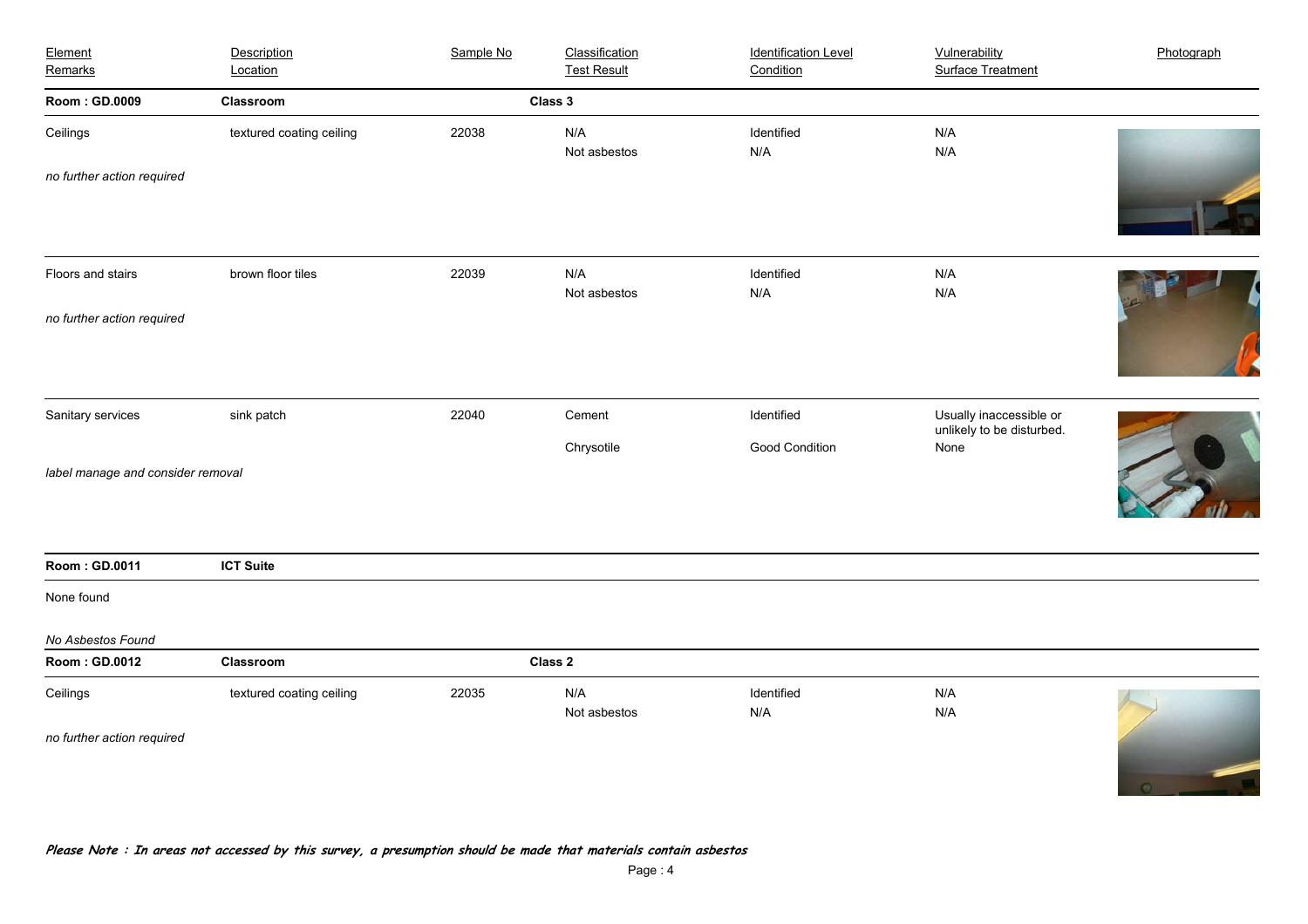| Element<br>Remarks                | Description<br>Location | Sample No | Classification<br><b>Test Result</b> | <b>Identification Level</b><br>Condition | Vulnerability<br><b>Surface Treatment</b>            | Photograph |
|-----------------------------------|-------------------------|-----------|--------------------------------------|------------------------------------------|------------------------------------------------------|------------|
| Floors and stairs                 | brown floor tiles       | 22036     | N/A<br>Not asbestos                  | Identified<br>N/A                        | N/A<br>N/A                                           |            |
| no further action required        |                         |           |                                      |                                          |                                                      |            |
| Sanitary services                 | Sink patch              | 22037     | Cement                               | Identified                               | Usually inaccessible or<br>unlikely to be disturbed. |            |
|                                   |                         |           | Chrysotile                           | Good Condition                           | None                                                 |            |
| Label manage and consider removal |                         |           |                                      |                                          |                                                      |            |
| Room: GD.0012A                    | Store/cupboard          |           |                                      |                                          |                                                      |            |
| None found                        |                         |           |                                      |                                          |                                                      |            |
| No Asbestos Found                 |                         |           |                                      |                                          |                                                      |            |
| Room: GD.0013                     | Cloakroom               |           |                                      |                                          |                                                      |            |
| None found                        |                         |           |                                      |                                          |                                                      |            |
| No Asbestos Found                 |                         |           |                                      |                                          |                                                      |            |
| Room: GD.0014                     | <b>Entrance Hall</b>    |           |                                      |                                          |                                                      |            |
| None found                        |                         |           |                                      |                                          |                                                      |            |
| No Asbestos Found                 |                         |           |                                      |                                          |                                                      |            |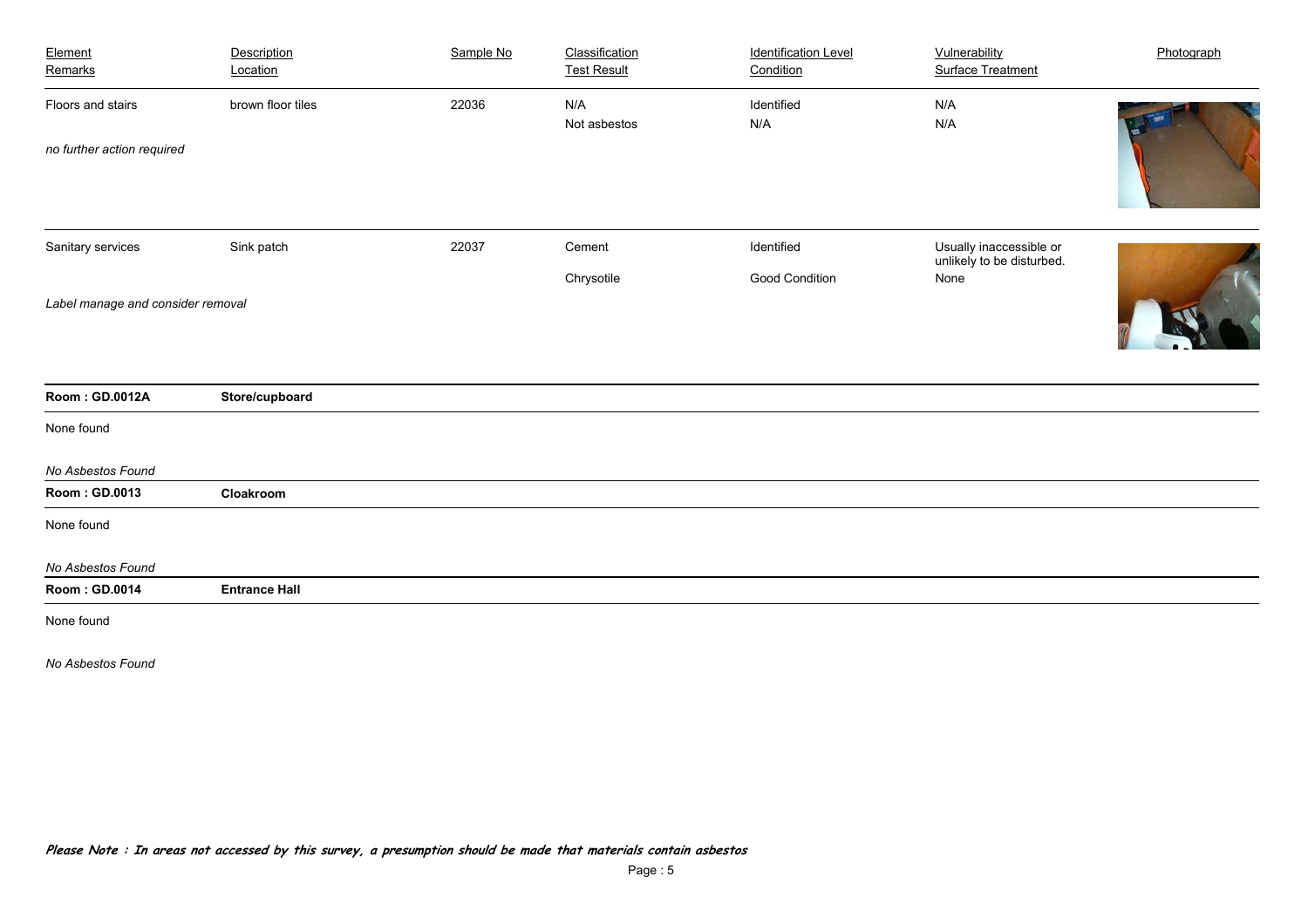| Element<br>Remarks                | Description<br>Location | Sample No | Classification<br><b>Test Result</b> | <b>Identification Level</b><br>Condition | Vulnerability<br><b>Surface Treatment</b>            | Photograph |
|-----------------------------------|-------------------------|-----------|--------------------------------------|------------------------------------------|------------------------------------------------------|------------|
| Room: GD.0015                     | <b>Staff Room</b>       |           |                                      |                                          |                                                      |            |
| Sanitary services                 | sink patch              | 22054     | Cement                               | Identified                               | Usually inaccessible or<br>unlikely to be disturbed. |            |
|                                   |                         |           | Chrysotile                           | Good Condition                           | None                                                 |            |
| label manage and consider removal |                         |           |                                      |                                          |                                                      |            |
| Room: GD.0016                     | Corridor                |           |                                      |                                          |                                                      |            |
| Walls and partitions              | fibreboard panels       | 22029     | N/A<br>Not asbestos                  | Identified<br>N/A                        | N/A<br>N/A                                           |            |
| no further action required        |                         |           |                                      |                                          |                                                      |            |
| Floors and stairs                 | brown floor tiles       | 22028     | N/A<br>Not asbestos                  | Identified<br>N/A                        | N/A<br>N/A                                           |            |
| no further action required        |                         |           |                                      |                                          |                                                      |            |
| Room: GD.0017                     | <b>Staff Toilet</b>     |           |                                      |                                          |                                                      |            |
| Ceilings                          | fibreboard ceiling      | 22030     | N/A<br>Not asbestos                  | Identified<br>N/A                        | N/A<br>N/A                                           |            |
| no further action required        |                         |           |                                      |                                          |                                                      | ď          |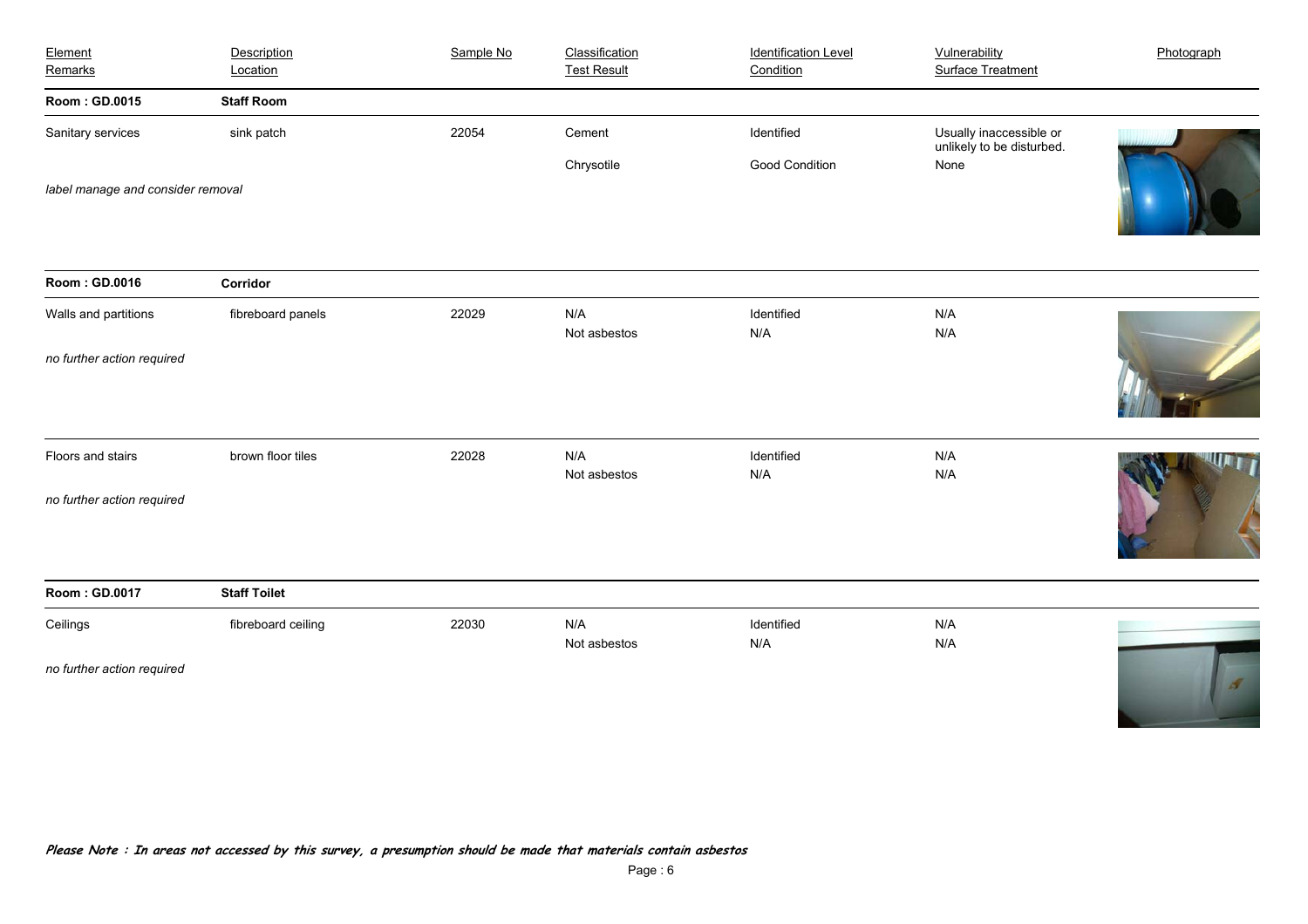| Element                    | Description                 | Sample No | Classification      | <b>Identification Level</b> | Vulnerability            | Photograph |
|----------------------------|-----------------------------|-----------|---------------------|-----------------------------|--------------------------|------------|
| Remarks                    | Location                    |           | <b>Test Result</b>  | Condition                   | <b>Surface Treatment</b> |            |
| Room: GD.0017A             | <b>Staff Toilet</b>         |           |                     |                             |                          |            |
| None found                 |                             |           |                     |                             |                          |            |
| No Asbestos Found          |                             |           |                     |                             |                          |            |
| Room: GD.0017B             | Corridor                    |           |                     |                             |                          |            |
| None found                 |                             |           |                     |                             |                          |            |
| No Asbestos Found          |                             |           |                     |                             |                          |            |
| Room: GD.0018              | <b>Showers</b>              |           |                     |                             |                          |            |
| None found                 |                             |           |                     |                             |                          |            |
| No Asbestos Found          |                             |           |                     |                             |                          |            |
| Room: GD.0019              | <b>Multi Use Hall</b>       |           | <b>Class Base</b>   |                             |                          |            |
| Ceilings                   | textured coating to ceiling | 22027     | N/A<br>Not asbestos | Identified<br>N/A           | N/A<br>N/A               |            |
| no further action required |                             |           |                     |                             |                          |            |
| Room: GD.0019A             | <b>Entrance Step Area</b>   |           |                     |                             |                          |            |
| None found                 |                             |           |                     |                             |                          |            |
| No Asbestos Found          |                             |           |                     |                             |                          |            |
| Room: GD.0020              | Office                      |           |                     |                             |                          |            |
| None found                 |                             |           |                     |                             |                          |            |
| No Asbestos Found          |                             |           |                     |                             |                          |            |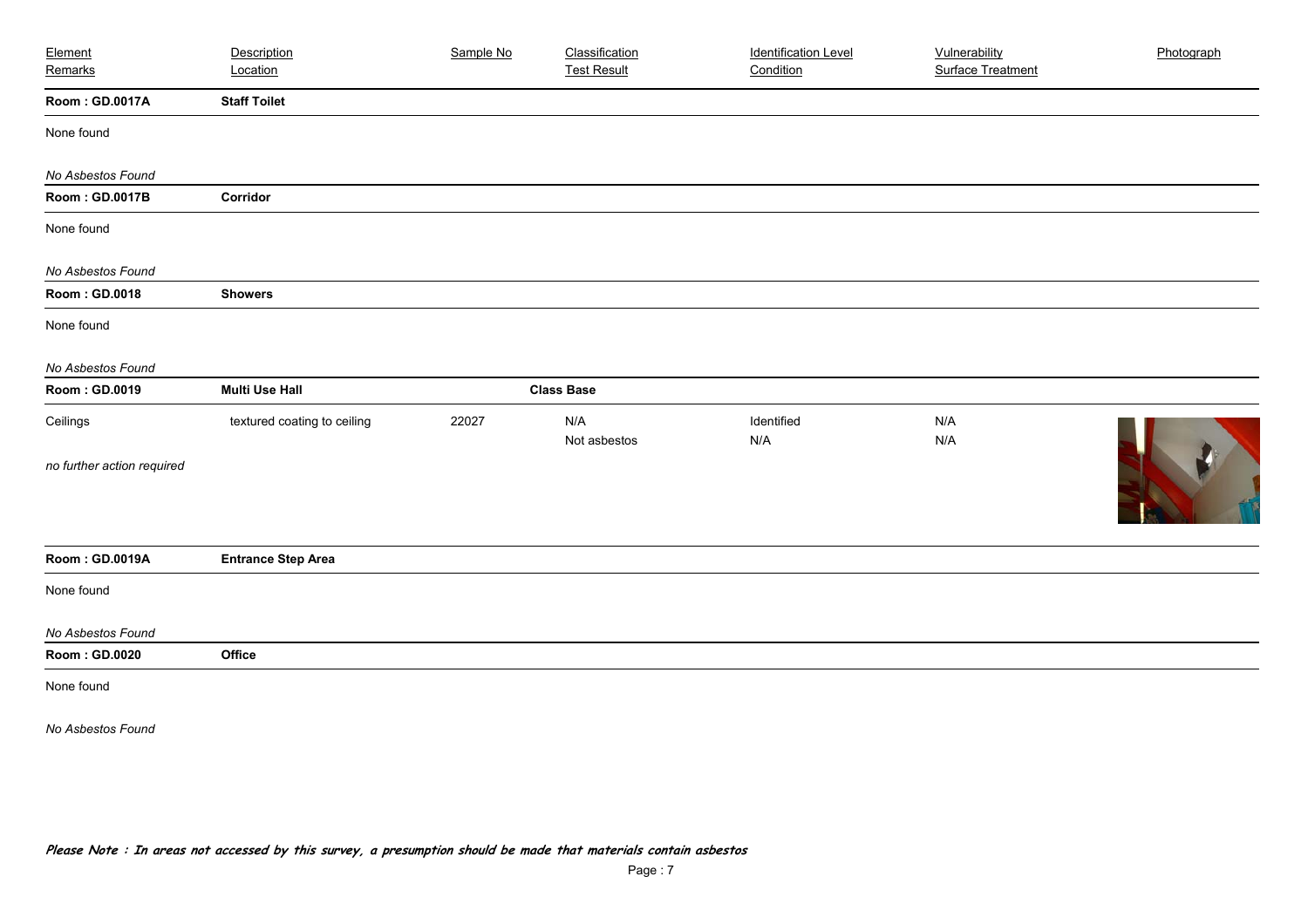| Element                    | Description                   | Sample No | Classification      | <b>Identification Level</b> | Vulnerability            | Photograph  |
|----------------------------|-------------------------------|-----------|---------------------|-----------------------------|--------------------------|-------------|
| Remarks                    | Location                      |           | <b>Test Result</b>  | Condition                   | <b>Surface Treatment</b> |             |
| Room: GD.0021              | Store/cupboard                |           |                     |                             |                          |             |
| Ceilings                   | textured coating to ceiling   | 22049     | N/A                 | Identified                  | N/A                      |             |
|                            |                               |           | Not asbestos        | N/A                         | N/A                      |             |
| no further action required |                               |           |                     |                             |                          |             |
| Room: GD.0022              | Kitchen                       |           |                     |                             |                          |             |
| None found                 |                               |           |                     |                             |                          |             |
| No Asbestos Found          |                               |           |                     |                             |                          |             |
| Room: GD.0023              | <b>Kitchen Store</b>          |           |                     |                             |                          |             |
| None found                 |                               |           |                     |                             |                          |             |
| No Asbestos Found          |                               |           |                     |                             |                          |             |
| Room: GD.0024              | <b>Equipment / Plant Room</b> |           |                     |                             |                          |             |
| None found                 |                               |           |                     |                             |                          |             |
| No Asbestos Found          |                               |           |                     |                             |                          |             |
| Room: GD.0025              | Library                       |           |                     |                             |                          |             |
| Ceilings                   | textured coating ceiling      | 22045     | N/A<br>Not asbestos | Identified<br>N/A           | N/A<br>N/A               |             |
| no further action required |                               |           |                     |                             |                          | <b>MARK</b> |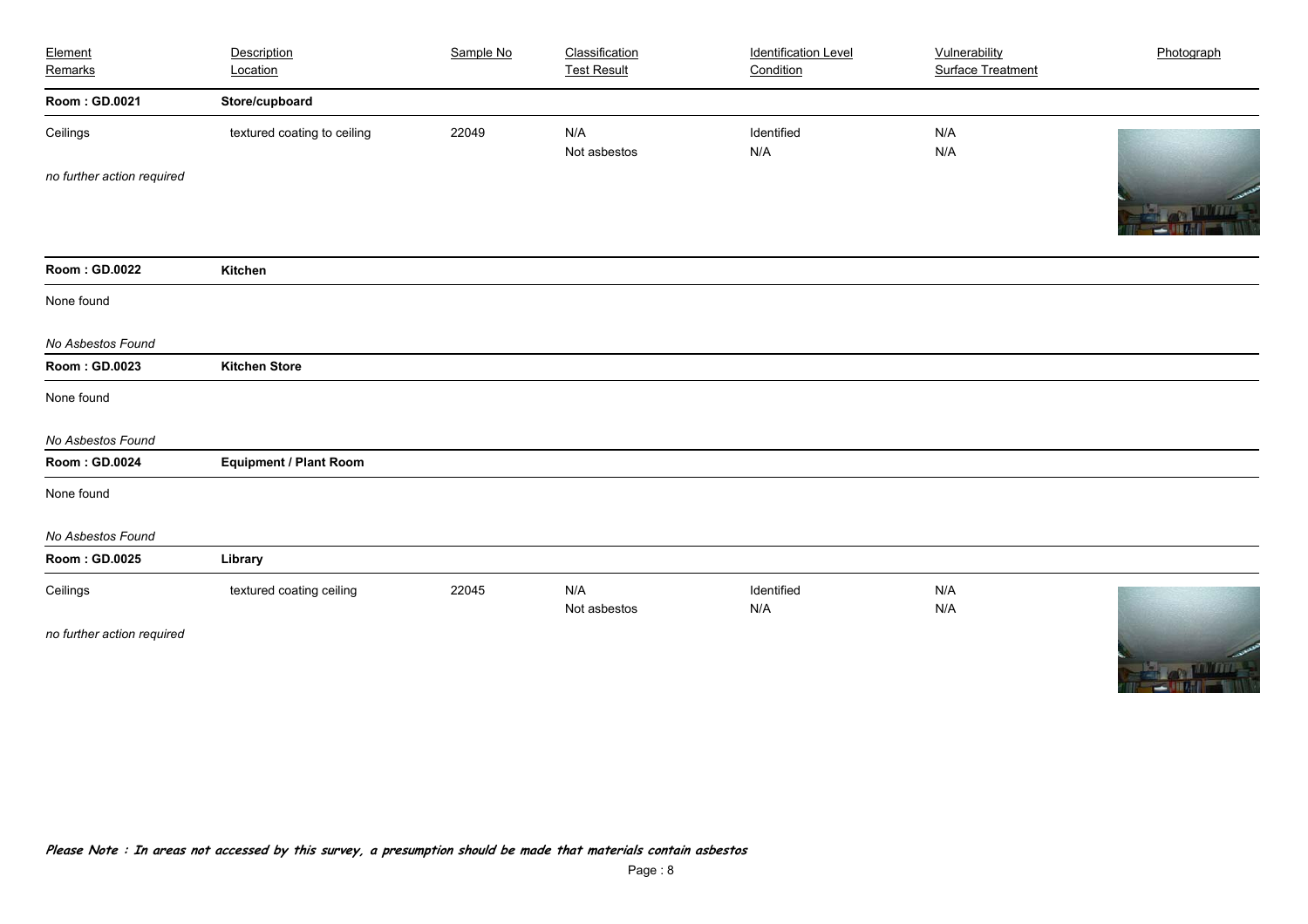| Element<br>Remarks         | Description<br>Location        | Sample No | Classification<br><b>Test Result</b> | <b>Identification Level</b><br>Condition | Vulnerability<br><b>Surface Treatment</b> | Photograph |
|----------------------------|--------------------------------|-----------|--------------------------------------|------------------------------------------|-------------------------------------------|------------|
| Room: GD.0026              | Corridor                       |           |                                      |                                          |                                           |            |
| Ceilings                   | Textured coating ceiling       | 22044     | N/A<br>Not asbestos                  | Identified<br>N/A                        | N/A<br>N/A                                |            |
| No further action required |                                |           |                                      |                                          |                                           | IK         |
| Room: GD.0027              | Office                         |           | Headteacher                          |                                          |                                           |            |
| Ceilings                   | Textured coating ceiling       | 22043     | N/A<br>Not asbestos                  | Identified<br>N/A                        | N/A<br>N/A                                |            |
| No further action required |                                |           |                                      |                                          |                                           |            |
| Room: GD.0028              | Porch                          |           |                                      |                                          |                                           |            |
| None found                 |                                |           |                                      |                                          |                                           |            |
| No Asbestos Found          |                                |           |                                      |                                          |                                           |            |
| Room: GD.0029              | Store/cupboard                 |           |                                      |                                          |                                           |            |
| None found                 |                                |           |                                      |                                          |                                           |            |
| No Asbestos Found          |                                |           |                                      |                                          |                                           |            |
| Room: GD.0030              | <b>Infants Toilet (shared)</b> |           |                                      |                                          |                                           |            |
| None found                 |                                |           |                                      |                                          |                                           |            |
| No Asbestos Found          |                                |           |                                      |                                          |                                           |            |
| Room: GD.0031              | <b>Disabled Persons Toilet</b> |           |                                      |                                          |                                           |            |
| None found                 |                                |           |                                      |                                          |                                           |            |
| No Asbestos Found          |                                |           |                                      |                                          |                                           |            |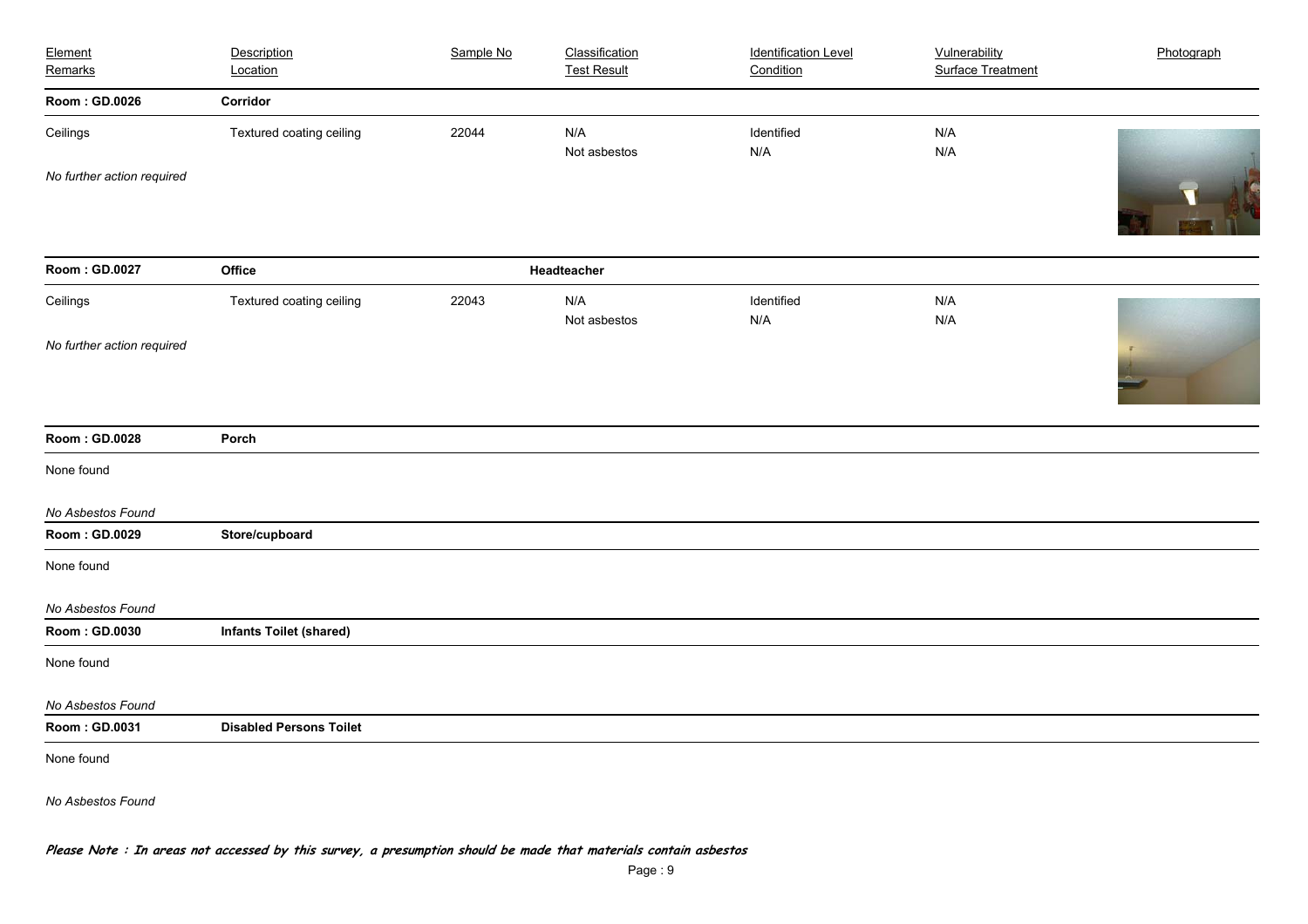| Element<br>Remarks         | Description<br>Location   | Sample No | Classification<br><b>Test Result</b> | <b>Identification Level</b><br>Condition | Vulnerability<br><b>Surface Treatment</b> | Photograph                                                                                                                                                                                                                                                                                                                                                                                                                                                    |
|----------------------------|---------------------------|-----------|--------------------------------------|------------------------------------------|-------------------------------------------|---------------------------------------------------------------------------------------------------------------------------------------------------------------------------------------------------------------------------------------------------------------------------------------------------------------------------------------------------------------------------------------------------------------------------------------------------------------|
|                            |                           |           |                                      |                                          |                                           |                                                                                                                                                                                                                                                                                                                                                                                                                                                               |
| Room: GD.0032              | Classroom                 |           | Class 1                              |                                          |                                           |                                                                                                                                                                                                                                                                                                                                                                                                                                                               |
| Sanitary services          | Sink patch                | 22041     | N/A<br>Not asbestos                  | Identified<br>N/A                        | N/A<br>N/A                                | <b>CONSTRUCTION</b>                                                                                                                                                                                                                                                                                                                                                                                                                                           |
| No further action required |                           |           |                                      |                                          |                                           |                                                                                                                                                                                                                                                                                                                                                                                                                                                               |
| Ceilings                   | Textured coating ceiling  | 22042     | N/A<br>Not asbestos                  | Identified<br>N/A                        | N/A<br>N/A                                | $\mathcal{L}_{\mathcal{A}_{\mathcal{A},\mathcal{A},\mathcal{A},\mathcal{A},\mathcal{A},\mathcal{A},\mathcal{A},\mathcal{A},\mathcal{A},\mathcal{A},\mathcal{A},\mathcal{A},\mathcal{A},\mathcal{A},\mathcal{A},\mathcal{A},\mathcal{A},\mathcal{A},\mathcal{A},\mathcal{A},\mathcal{A},\mathcal{A},\mathcal{A},\mathcal{A},\mathcal{A},\mathcal{A},\mathcal{A},\mathcal{A},\mathcal{A},\mathcal{A},\mathcal{A},\mathcal{A},\mathcal{A},\mathcal{A},\mathcal{$ |
| No further action required |                           |           |                                      |                                          |                                           |                                                                                                                                                                                                                                                                                                                                                                                                                                                               |
|                            |                           |           |                                      |                                          |                                           | a communication of the                                                                                                                                                                                                                                                                                                                                                                                                                                        |
| Room: GD.0033              | Store/cupboard            |           |                                      |                                          |                                           |                                                                                                                                                                                                                                                                                                                                                                                                                                                               |
| None found                 |                           |           |                                      |                                          |                                           |                                                                                                                                                                                                                                                                                                                                                                                                                                                               |
| No Asbestos Found          |                           |           |                                      |                                          |                                           |                                                                                                                                                                                                                                                                                                                                                                                                                                                               |
| Room: GD.0034              | <b>Covered Area</b>       |           |                                      |                                          |                                           |                                                                                                                                                                                                                                                                                                                                                                                                                                                               |
| None found                 |                           |           |                                      |                                          |                                           |                                                                                                                                                                                                                                                                                                                                                                                                                                                               |
| No Asbestos Found          |                           |           |                                      |                                          |                                           |                                                                                                                                                                                                                                                                                                                                                                                                                                                               |
| Room: GD.0035              | <b>Entrance Step Area</b> |           |                                      |                                          |                                           |                                                                                                                                                                                                                                                                                                                                                                                                                                                               |
|                            |                           |           |                                      |                                          |                                           |                                                                                                                                                                                                                                                                                                                                                                                                                                                               |
| Room: GD.0036              | <b>Entrance Step Area</b> |           |                                      |                                          |                                           |                                                                                                                                                                                                                                                                                                                                                                                                                                                               |
|                            |                           |           |                                      |                                          |                                           |                                                                                                                                                                                                                                                                                                                                                                                                                                                               |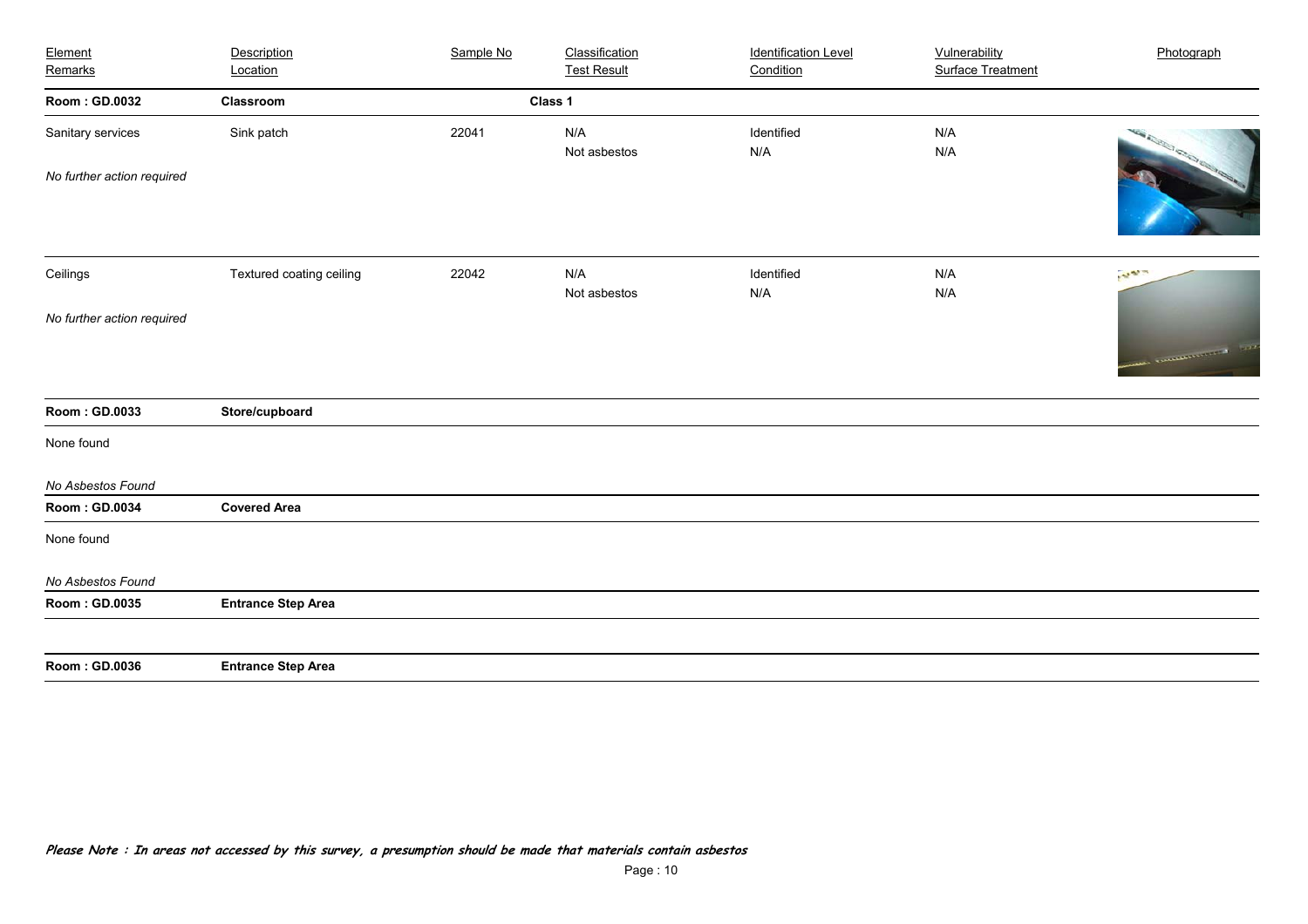| Element<br>Remarks                      | Description<br>Location                                                                      | Sample No | Classification<br><b>Test Result</b> | <b>Identification Level</b><br>Condition | Vulnerability<br><b>Surface Treatment</b>            | Photograph |
|-----------------------------------------|----------------------------------------------------------------------------------------------|-----------|--------------------------------------|------------------------------------------|------------------------------------------------------|------------|
|                                         | Building: 02 DEVON LADY SINGLE CLASSROOM NURSERY                                             |           |                                      |                                          |                                                      |            |
| <b>Records stored at Building Level</b> |                                                                                              |           |                                      |                                          |                                                      |            |
| External                                | Soffits                                                                                      | 22034     | Cement                               | Identified                               | Usually inaccessible or<br>unlikely to be disturbed. |            |
|                                         |                                                                                              |           | Chrysotile                           | Good Condition                           | None                                                 |            |
|                                         | Label and manage. Makes staff and maintenance workers aware of the presence of this material |           |                                      |                                          |                                                      |            |
|                                         |                                                                                              |           |                                      |                                          |                                                      |            |
|                                         |                                                                                              |           |                                      |                                          |                                                      |            |
| <b>Ground Floor</b>                     |                                                                                              |           |                                      |                                          |                                                      |            |
| Room: GD.0002                           | <b>External Area</b>                                                                         |           |                                      |                                          |                                                      |            |
| None found                              |                                                                                              |           |                                      |                                          |                                                      |            |
| No Asbestos Found                       |                                                                                              |           |                                      |                                          |                                                      |            |
| Room: GD.0004                           | <b>Nursery</b>                                                                               |           |                                      |                                          |                                                      |            |
| Ceilings                                | fibreboard ceiling                                                                           | 22031     | N/A                                  | Identified                               | N/A                                                  |            |
|                                         |                                                                                              |           | Not asbestos                         | N/A                                      | N/A                                                  |            |
| no further action required              |                                                                                              |           |                                      |                                          |                                                      |            |
|                                         |                                                                                              |           |                                      |                                          |                                                      |            |
|                                         |                                                                                              |           |                                      |                                          |                                                      |            |
| Sanitary services                       | sink pad                                                                                     | 22032     | N/A                                  | Identified                               | N/A                                                  |            |
|                                         |                                                                                              |           | Not asbestos                         | N/A                                      | N/A                                                  |            |
| no further action required              |                                                                                              |           |                                      |                                          |                                                      |            |
|                                         |                                                                                              |           |                                      |                                          |                                                      |            |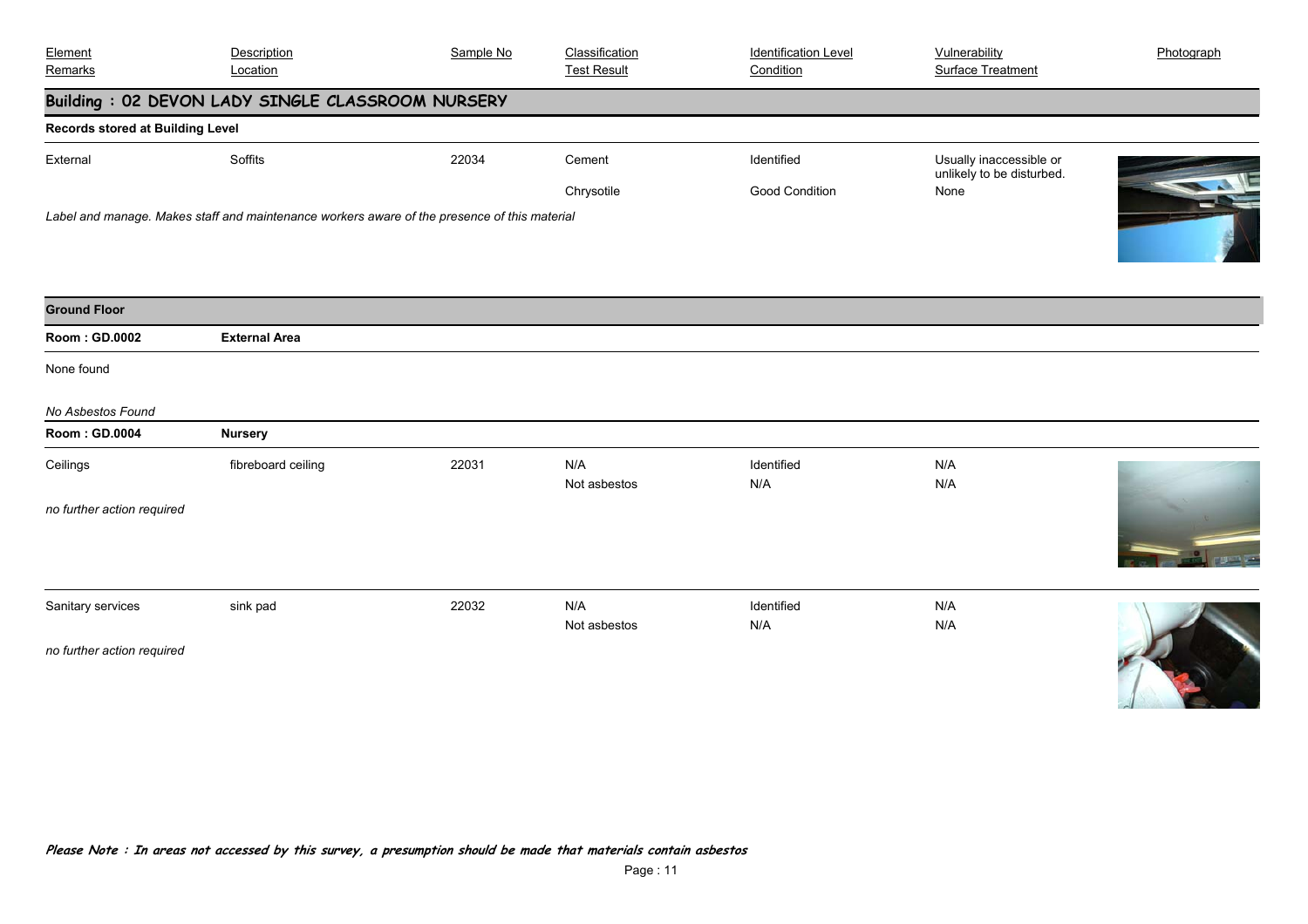| Element                           | Description                    | Sample No | Classification     | <b>Identification Level</b> | Vulnerability            | Photograph |
|-----------------------------------|--------------------------------|-----------|--------------------|-----------------------------|--------------------------|------------|
| Remarks                           | Location                       |           | <b>Test Result</b> | Condition                   | <b>Surface Treatment</b> |            |
| Heat source and services          | heater panel                   | 22033     | N/A                | Identified                  | N/A                      |            |
|                                   |                                |           | Not asbestos       | N/A                         | N/A                      |            |
| no further action required        |                                |           |                    |                             |                          |            |
|                                   |                                |           |                    |                             |                          |            |
| Room: GD.0005                     | <b>Infants Toilet (shared)</b> |           |                    |                             |                          |            |
| None found                        |                                |           |                    |                             |                          |            |
| No Asbestos Found                 |                                |           |                    |                             |                          |            |
| Room: GD.0006                     | <b>Access Ramp</b>             |           |                    |                             |                          |            |
| None found                        |                                |           |                    |                             |                          |            |
| No Asbestos Found                 |                                |           |                    |                             |                          |            |
| <b>Building : 50 OUTBUILDINGS</b> |                                |           |                    |                             |                          |            |
| <b>Ground Floor</b>               |                                |           |                    |                             |                          |            |
| Room: GD.0009                     | Shed                           |           |                    |                             |                          |            |
| None found                        |                                |           |                    |                             |                          |            |
| No Asbestos Found                 |                                |           |                    |                             |                          |            |
| Room: GD.0010                     | Store/cupboard                 |           | <b>Toy store</b>   |                             |                          |            |
| None found                        |                                |           |                    |                             |                          |            |
| No Asbestos Found                 |                                |           |                    |                             |                          |            |
| Room: GD.0011                     | <b>Shed</b>                    |           |                    |                             |                          |            |
|                                   |                                |           |                    |                             |                          |            |

### **Building : 51 PERMANENT OUTBUILDINGS**

**Records stored at Building Level**

External

Location: profiled cement sheets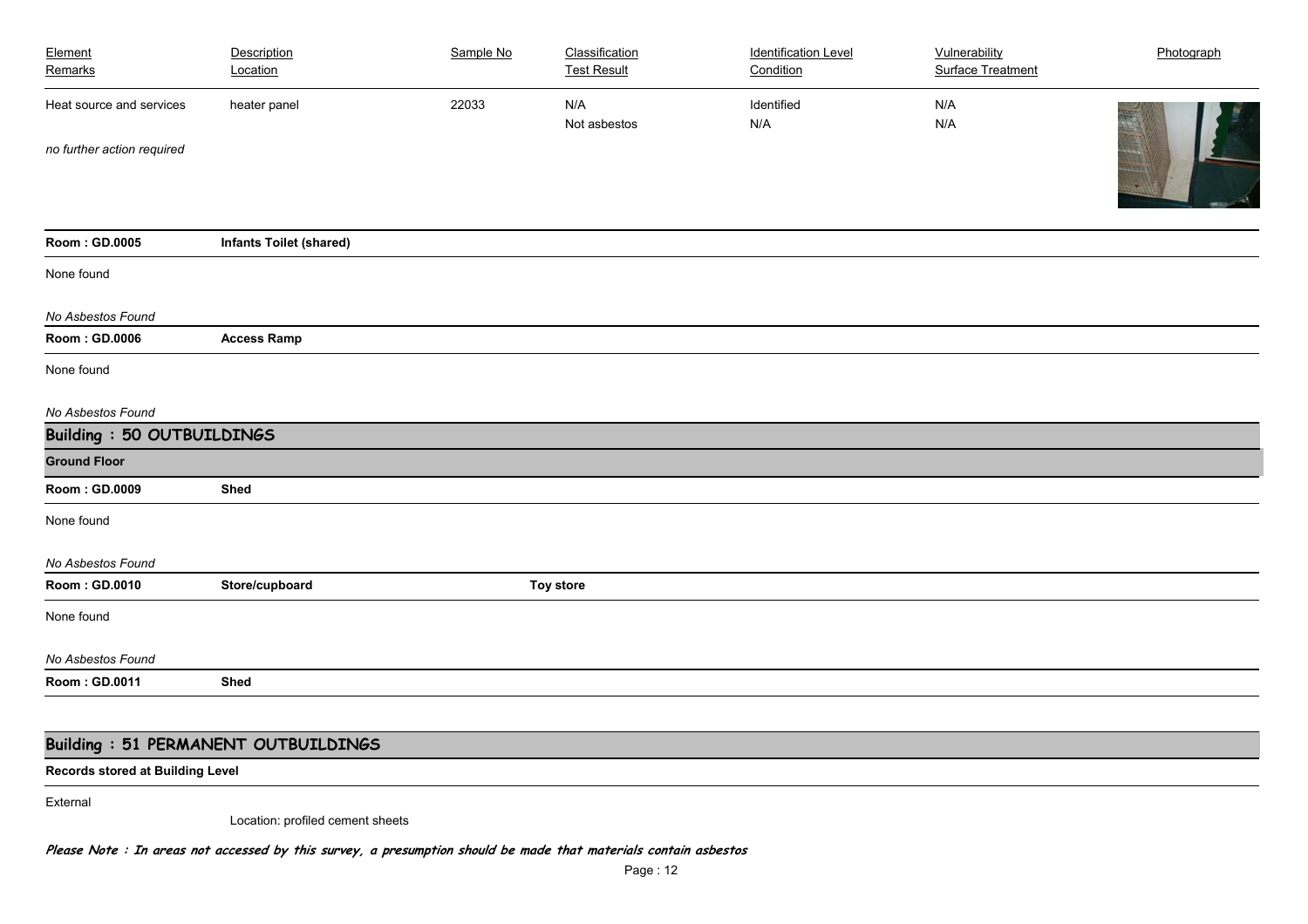| Element                    | Description                   | Sample No | Classification      | <b>Identification Level</b> | Vulnerability            | Photograph     |
|----------------------------|-------------------------------|-----------|---------------------|-----------------------------|--------------------------|----------------|
| Remarks                    | Location                      |           | <b>Test Result</b>  | Condition                   | <b>Surface Treatment</b> |                |
| External                   |                               |           |                     |                             |                          |                |
|                            | Location: roof tiles          |           |                     |                             |                          |                |
| <b>Ground Floor</b>        |                               |           |                     |                             |                          |                |
| Room: GD.0001              | Store/cupboard                |           |                     |                             |                          |                |
| None found                 |                               |           |                     |                             |                          |                |
| No Asbestos Found          |                               |           |                     |                             |                          |                |
| Room: GD.0002              | <b>Pottery Room</b>           |           |                     |                             |                          |                |
| None found                 |                               |           |                     |                             |                          |                |
| No Asbestos Found          |                               |           |                     |                             |                          |                |
| Room: GD.0003              | Store/cupboard                |           |                     |                             |                          |                |
| None found                 |                               |           |                     |                             |                          |                |
| No Asbestos Found          |                               |           |                     |                             |                          |                |
| Room: GD.0004              | Store/cupboard                |           |                     |                             |                          |                |
| None found                 |                               |           |                     |                             |                          |                |
| No Asbestos Found          |                               |           |                     |                             |                          |                |
| Room: GD.0005              | <b>Cleaners Store</b>         |           |                     |                             |                          |                |
| None found                 |                               |           |                     |                             |                          |                |
| No Asbestos Found          |                               |           |                     |                             |                          |                |
| Room: GD.0006              | <b>Equipment / Plant Room</b> |           |                     |                             |                          |                |
| Ceilings                   | Fibreboard ceiling            | 22053     | N/A<br>Not asbestos | Identified<br>N/A           | N/A<br>N/A               | $\mathfrak{C}$ |
| No further action required |                               |           |                     |                             |                          |                |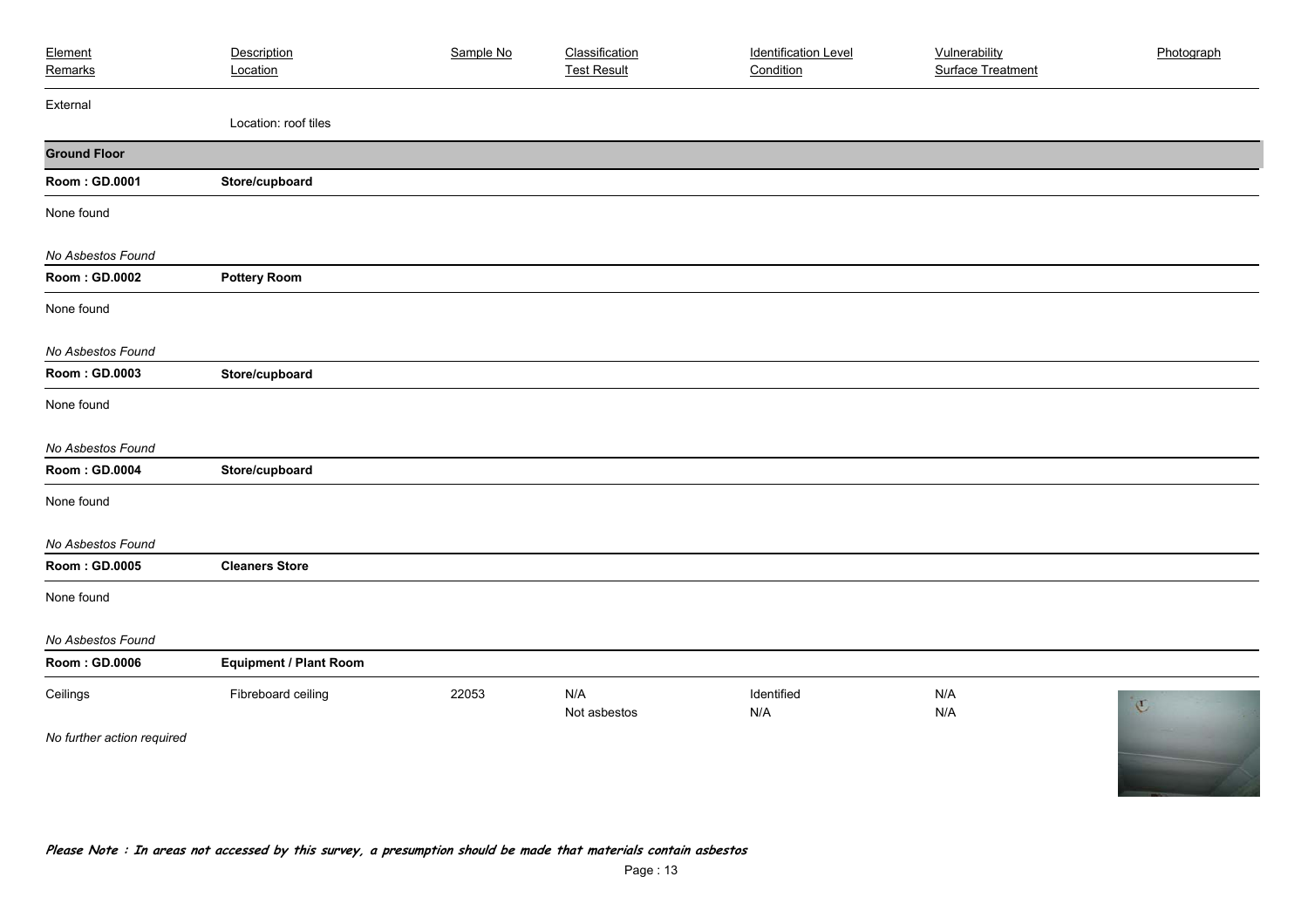| Element<br>Remarks    | Description<br>Location | Sample No | Classification<br><b>Test Result</b> | <b>Identification Level</b><br>Condition | Vulnerability<br>Surface Treatment | <b>Photograph</b> |
|-----------------------|-------------------------|-----------|--------------------------------------|------------------------------------------|------------------------------------|-------------------|
| <b>Room : GD.0008</b> | Covered Area            |           |                                      |                                          |                                    |                   |

None found

*No Asbestos Found*

### **Site : 02 MAIN SCHOOL SITE Unknown Tenure**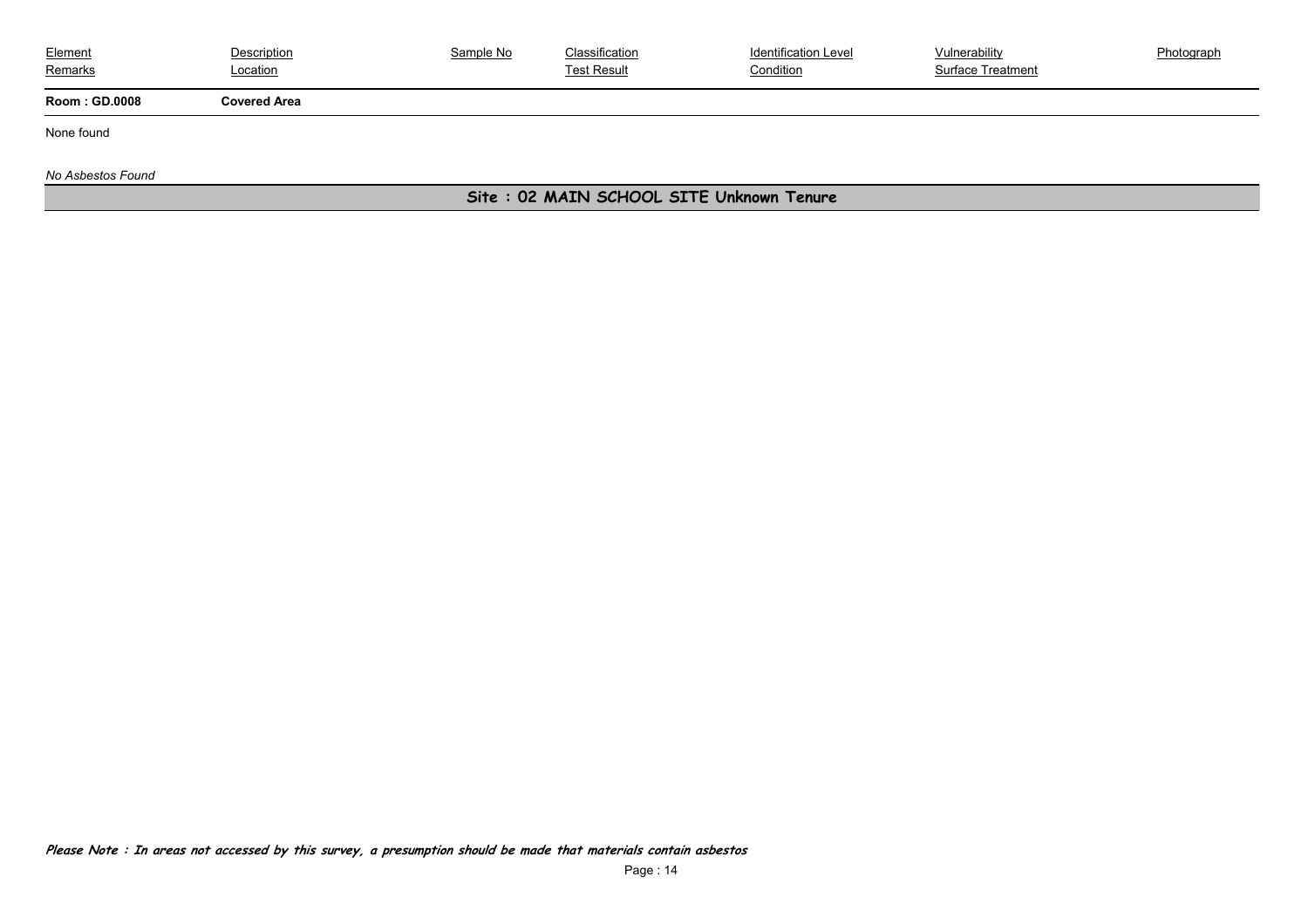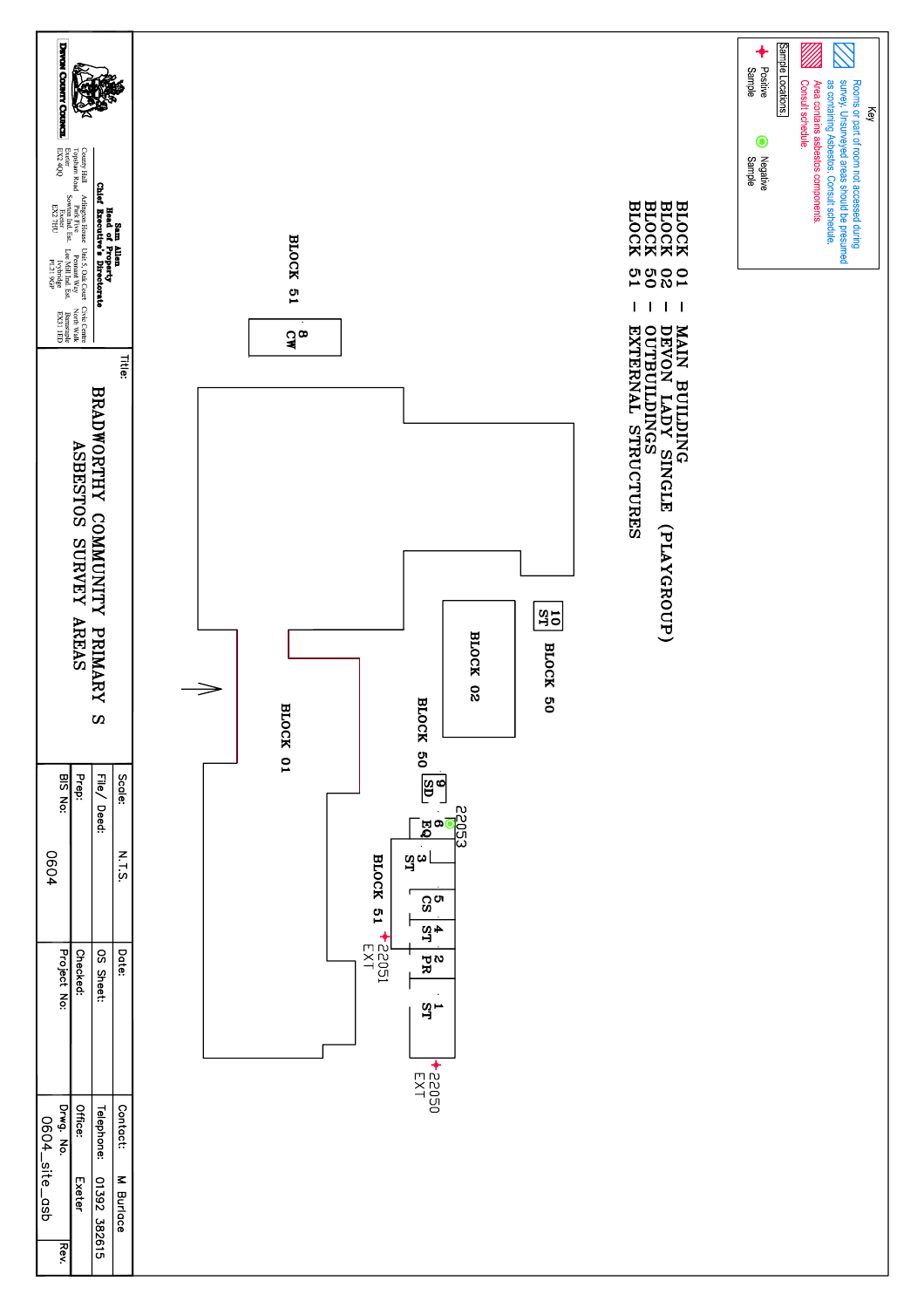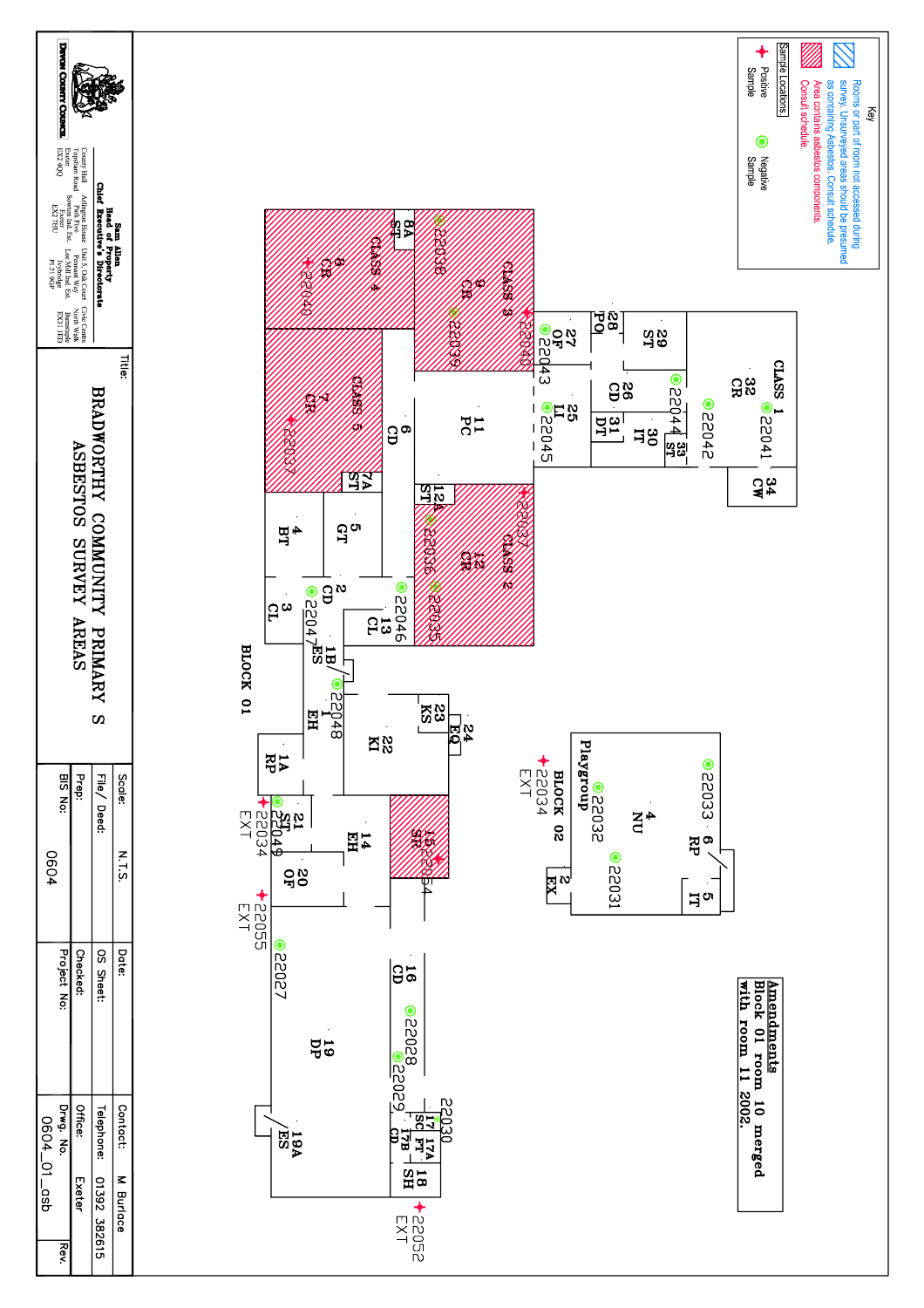

### Ethos Environmental Ltd

#### **Head Office**

Unit 15-16 Dumbryden Industrial Estate Dumbryden Road EDINBURGH EH14 2AB

tel: 0131 453 5111 fax: 0131 453 6111 email: ethos@ask-ethos.co.uk

| <b>ASBESTOS JOB NUMBER</b><br><b>CLIENT</b> | A-7314<br>DEVON COUNTY COUNCIL<br><b>COUNTY HALL</b><br><b>TOPSHAM ROAD</b> | <b>DATE OF SAMPLING</b><br><b>DATE OF ANALYSIS</b><br><b>SAMPLED BY</b><br><b>SITE DETAILS:</b> | 12/01/2005<br>25/02/2005<br>Tim Slade<br>0604 Bradworthy                     | <b>Sampling Disclaimer</b><br>Ethos Environmental Ltd. operate a UKAS Accredited documented<br>in-house method for bulk asbestos sampling. Where samples are<br>sent in by external clients Ethos Environmental Ltd. can accept no<br>responsibility for samples incorrectly collected or cross |  |  |
|---------------------------------------------|-----------------------------------------------------------------------------|-------------------------------------------------------------------------------------------------|------------------------------------------------------------------------------|-------------------------------------------------------------------------------------------------------------------------------------------------------------------------------------------------------------------------------------------------------------------------------------------------|--|--|
|                                             | <b>EXETER</b><br><b>DEVON</b><br><b>EX2 4QQ</b>                             |                                                                                                 | <b>Community Primary School</b><br>Mill Road, Bradworthy,<br>Devon, EX22 7RT | contaminated. The sampling will also be outwith the scope of our<br>UKAS Accreditation for sampling. This disclaimer should be<br>considered when interpreting the results of the analysis below.                                                                                               |  |  |
| <b>SAMPLE ID</b>                            | <b>SAMPLE DETAILS</b>                                                       | <b>CONTAINS</b>                                                                                 |                                                                              | <b>COMMENTS</b>                                                                                                                                                                                                                                                                                 |  |  |
| 22027                                       | Sample 1: Textured Coating Ceiling<br>Rm 19 DP, B1 Gd (Ph # 17)             | No Asbestos Detected                                                                            |                                                                              |                                                                                                                                                                                                                                                                                                 |  |  |
| 22028                                       | Sample 2: Brown floor tile<br>Rm 16 CD, B1 Gd (Ph # 18)                     | No Asbestos Detected                                                                            |                                                                              |                                                                                                                                                                                                                                                                                                 |  |  |
| 22029                                       | Sample 3: Fibre board ceiling<br>Rm 16 CD, B1 Gd (Ph # 19)                  | No Asbestos Detected                                                                            |                                                                              |                                                                                                                                                                                                                                                                                                 |  |  |
| 22030                                       | Sample 4: Fibreboard ceiling<br>Rm 17 SC, B1 Gd (Ph # 20)                   | No Asbestos Detected                                                                            |                                                                              |                                                                                                                                                                                                                                                                                                 |  |  |

**ANALYSED BY SIGNATURE Analysis Disclaimer ANALYSED BY:** Rose Thomson All comments and opinions, including density analysis, contained on this certificate are outwith the scope of our UKAS Accreditation for Analysis of Asbestos in Bulk Materials. No responsibility can be accepted for the incorrect use or misrepresentation of the information detailed in this certificate. **AUTHORISED BY SIGNATUREAUTHORISED BY:** Clive Boag in Bode This certificate is invalid without an authorised signature.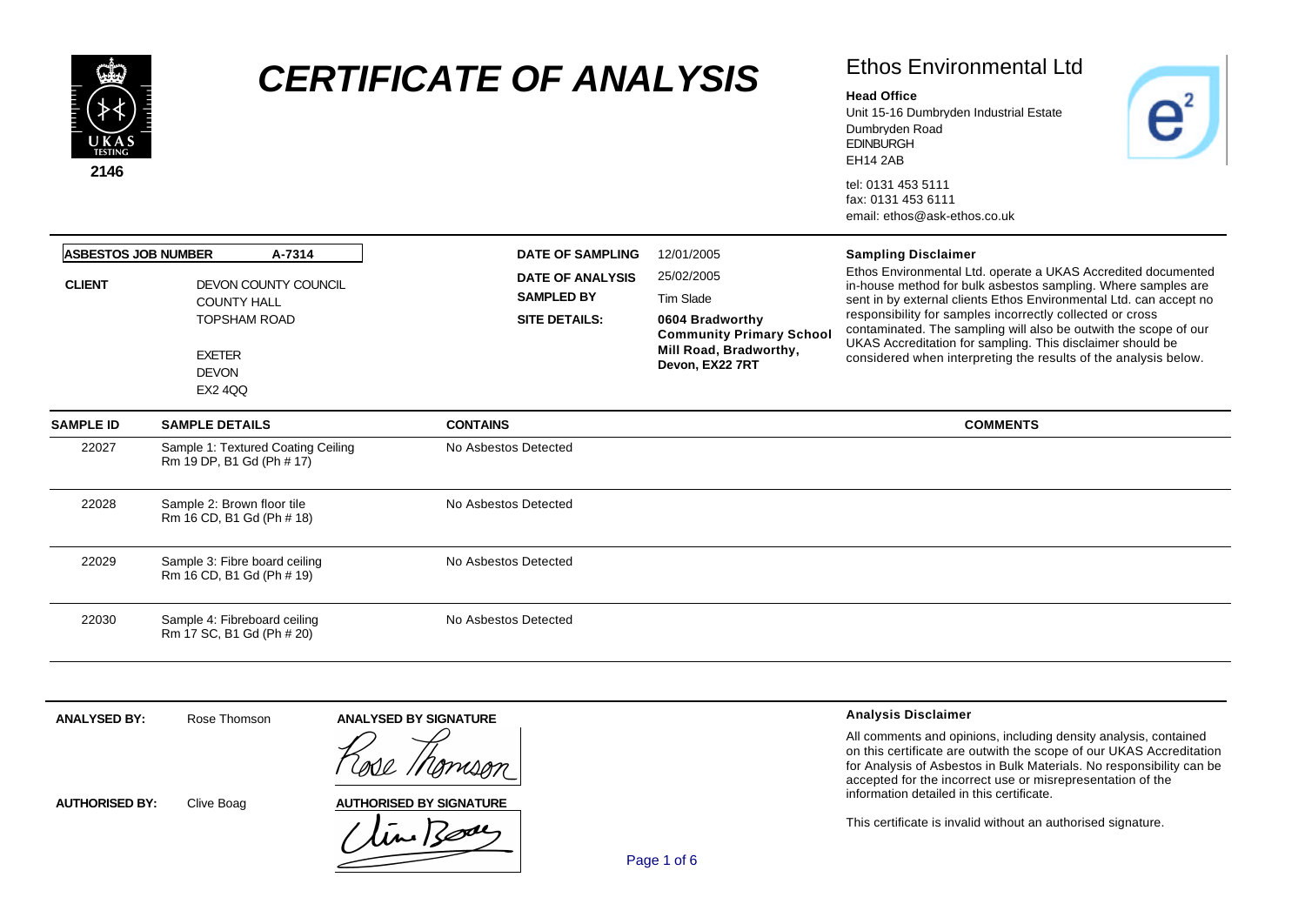

## Ethos Environmental Ltd

 $\overline{e}^2$ 

#### **Head Office**

Unit 15-16 Dumbryden Industrial Estate Dumbryden Road EDINBURGH EH14 2AB

| <b>ASBESTOS JOB NUMBER</b><br>A-7314 |                                                                                                                      | <b>DATE OF SAMPLING</b>                                              | 12/01/2005                                                                                                                 | <b>Sampling Disclaimer</b>                                                                                                                                                                                                                                                                                                                                                                                                                                             |
|--------------------------------------|----------------------------------------------------------------------------------------------------------------------|----------------------------------------------------------------------|----------------------------------------------------------------------------------------------------------------------------|------------------------------------------------------------------------------------------------------------------------------------------------------------------------------------------------------------------------------------------------------------------------------------------------------------------------------------------------------------------------------------------------------------------------------------------------------------------------|
| <b>CLIENT</b>                        | DEVON COUNTY COUNCIL<br><b>COUNTY HALL</b><br><b>TOPSHAM ROAD</b><br><b>EXETER</b><br><b>DEVON</b><br><b>EX2 4QQ</b> | <b>DATE OF ANALYSIS</b><br><b>SAMPLED BY</b><br><b>SITE DETAILS:</b> | 25/02/2005<br>Tim Slade<br>0604 Bradworthy<br><b>Community Primary School</b><br>Mill Road, Bradworthy,<br>Devon, EX22 7RT | Ethos Environmental Ltd. operate a UKAS Accredited documented<br>in-house method for bulk asbestos sampling. Where samples are<br>sent in by external clients Ethos Environmental Ltd. can accept no<br>responsibility for samples incorrectly collected or cross<br>contaminated. The sampling will also be outwith the scope of our<br>UKAS Accreditation for sampling. This disclaimer should be<br>considered when interpreting the results of the analysis below. |
| 22031                                | Sample 5: Fibreboard ceiling<br>Rm 4 NU, B2 (Ph # 21)                                                                | No Asbestos Detected                                                 |                                                                                                                            |                                                                                                                                                                                                                                                                                                                                                                                                                                                                        |
| 22032                                | Sample 6: Sink patch<br>Rm 4 NU, B2 (Ph # 22)                                                                        | No Asbestos Detected                                                 |                                                                                                                            |                                                                                                                                                                                                                                                                                                                                                                                                                                                                        |
| 22033                                | Sample 7: Heater panels<br>Rm 4 NU, B2 (Ph # 23)                                                                     | No Asbestos Detected                                                 |                                                                                                                            |                                                                                                                                                                                                                                                                                                                                                                                                                                                                        |
| 22034                                | Sample 8: Soffits<br>External Rm 4 NU, B2 (Ph # 24)                                                                  | Chrysotile (white asbestos)                                          |                                                                                                                            |                                                                                                                                                                                                                                                                                                                                                                                                                                                                        |
| 22035                                | Sample 9: Textured Coating Ceiling<br>Rm 12 CR, B1 (Ph # 25)                                                         | No Asbestos Detected                                                 |                                                                                                                            |                                                                                                                                                                                                                                                                                                                                                                                                                                                                        |
| <b>ANALYSED BY:</b>                  | Rose Thomson                                                                                                         | <b>ANALYSED BY SIGNATURE</b>                                         |                                                                                                                            | <b>Analysis Disclaimer</b>                                                                                                                                                                                                                                                                                                                                                                                                                                             |
| <b>AUTHORISED BY:</b>                | Clive Boag                                                                                                           | <b>AUTHORISED BY SIGNATURE</b><br>time Bode                          | Page 2 of 6                                                                                                                | All comments and opinions, including density analysis, contained<br>on this certificate are outwith the scope of our UKAS Accreditation<br>for Analysis of Asbestos in Bulk Materials. No responsibility can be<br>accepted for the incorrect use or misrepresentation of the<br>information detailed in this certificate.<br>This certificate is invalid without an authorised signature.                                                                             |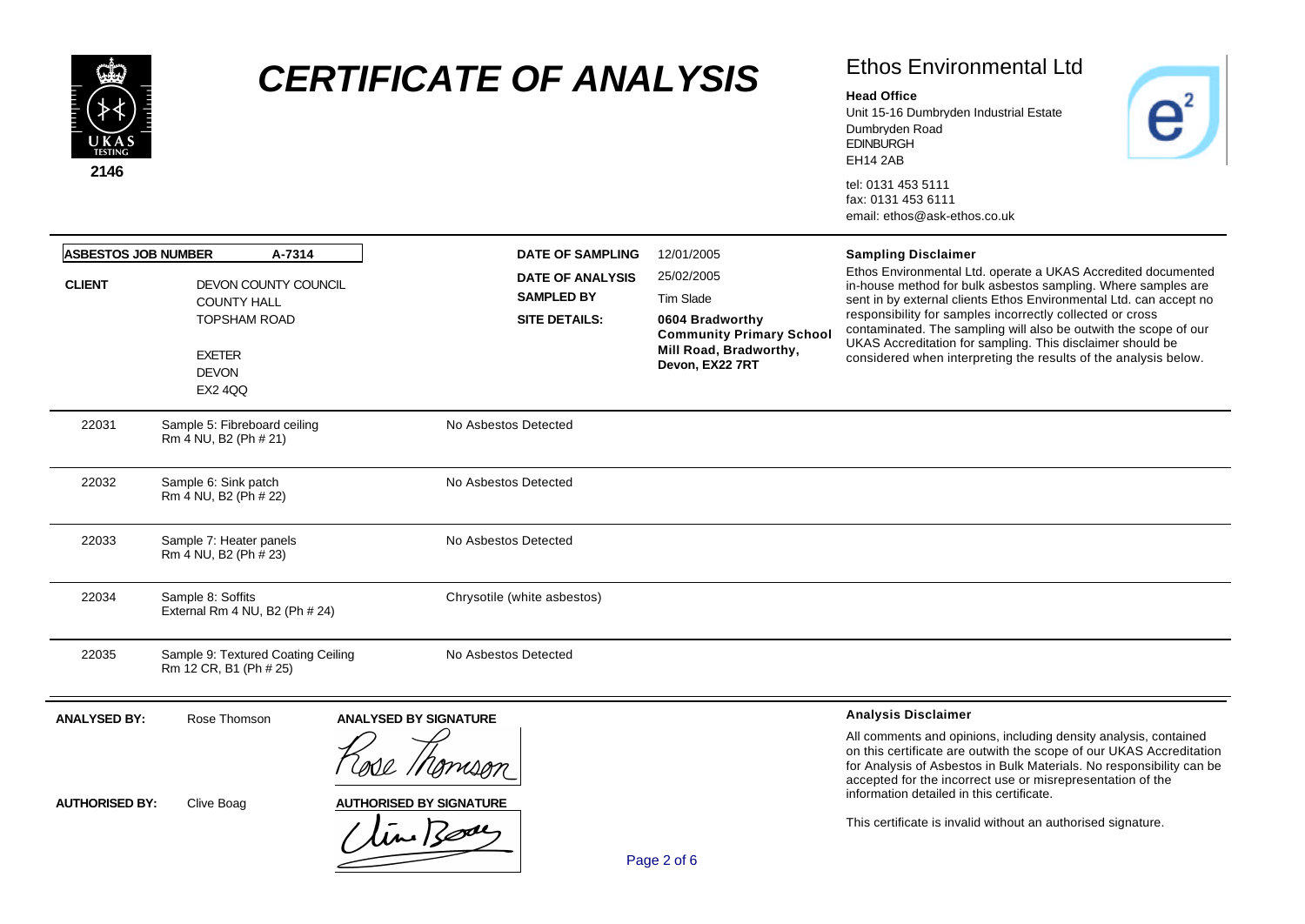

## Ethos Environmental Ltd

 $\overline{e}^2$ 

#### **Head Office**

Unit 15-16 Dumbryden Industrial Estate Dumbryden Road EDINBURGH EH14 2AB

| <b>ASBESTOS JOB NUMBER</b><br>A-7314 |                                                                                                                      | <b>DATE OF SAMPLING</b>                                              | 12/01/2005                                                                                                                 | <b>Sampling Disclaimer</b>                                                                                                                                                                                                                                                                                                                                                                                                                                             |  |
|--------------------------------------|----------------------------------------------------------------------------------------------------------------------|----------------------------------------------------------------------|----------------------------------------------------------------------------------------------------------------------------|------------------------------------------------------------------------------------------------------------------------------------------------------------------------------------------------------------------------------------------------------------------------------------------------------------------------------------------------------------------------------------------------------------------------------------------------------------------------|--|
| <b>CLIENT</b>                        | DEVON COUNTY COUNCIL<br><b>COUNTY HALL</b><br><b>TOPSHAM ROAD</b><br><b>EXETER</b><br><b>DEVON</b><br><b>EX2 4QQ</b> | <b>DATE OF ANALYSIS</b><br><b>SAMPLED BY</b><br><b>SITE DETAILS:</b> | 25/02/2005<br>Tim Slade<br>0604 Bradworthy<br><b>Community Primary School</b><br>Mill Road, Bradworthy,<br>Devon, EX22 7RT | Ethos Environmental Ltd. operate a UKAS Accredited documented<br>in-house method for bulk asbestos sampling. Where samples are<br>sent in by external clients Ethos Environmental Ltd. can accept no<br>responsibility for samples incorrectly collected or cross<br>contaminated. The sampling will also be outwith the scope of our<br>UKAS Accreditation for sampling. This disclaimer should be<br>considered when interpreting the results of the analysis below. |  |
| 22036                                | Sample 10: Brown floor tile<br>Rm 12 CR, B1 (Ph # 26)                                                                | No Asbestos Detected                                                 |                                                                                                                            |                                                                                                                                                                                                                                                                                                                                                                                                                                                                        |  |
| 22037                                | Sample 11: Sink patch<br>Rm 12 CR, B1 (Ph # 27)                                                                      | Chrysotile (white asbestos)                                          |                                                                                                                            |                                                                                                                                                                                                                                                                                                                                                                                                                                                                        |  |
| 22038                                | Sample 12: Textured Coating Ceiling<br>Rm 9 CR, B1 (Ph # 28)                                                         | No Asbestos Detected                                                 |                                                                                                                            |                                                                                                                                                                                                                                                                                                                                                                                                                                                                        |  |
| 22039                                | Sample 13: Brown Floor tile<br>Rm 9 CR, B1 (Ph # 29)                                                                 | No Asbestos Detected                                                 |                                                                                                                            |                                                                                                                                                                                                                                                                                                                                                                                                                                                                        |  |
| 22040                                | Sample 14: Sink patch<br>Rm 9 CR, B1 (Ph # 30)                                                                       | Chrysotile (white asbestos)                                          |                                                                                                                            |                                                                                                                                                                                                                                                                                                                                                                                                                                                                        |  |
| <b>ANALYSED BY:</b>                  | Rose Thomson                                                                                                         | <b>ANALYSED BY SIGNATURE</b>                                         |                                                                                                                            | <b>Analysis Disclaimer</b><br>All comments and opinions, including density analysis, contained                                                                                                                                                                                                                                                                                                                                                                         |  |
| <b>AUTHORISED BY:</b>                | Clive Boag                                                                                                           | <b>AUTHORISED BY SIGNATURE</b><br>tin Bode                           | Page 3 of 6                                                                                                                | on this certificate are outwith the scope of our UKAS Accreditation<br>for Analysis of Asbestos in Bulk Materials. No responsibility can be<br>accepted for the incorrect use or misrepresentation of the<br>information detailed in this certificate.<br>This certificate is invalid without an authorised signature.                                                                                                                                                 |  |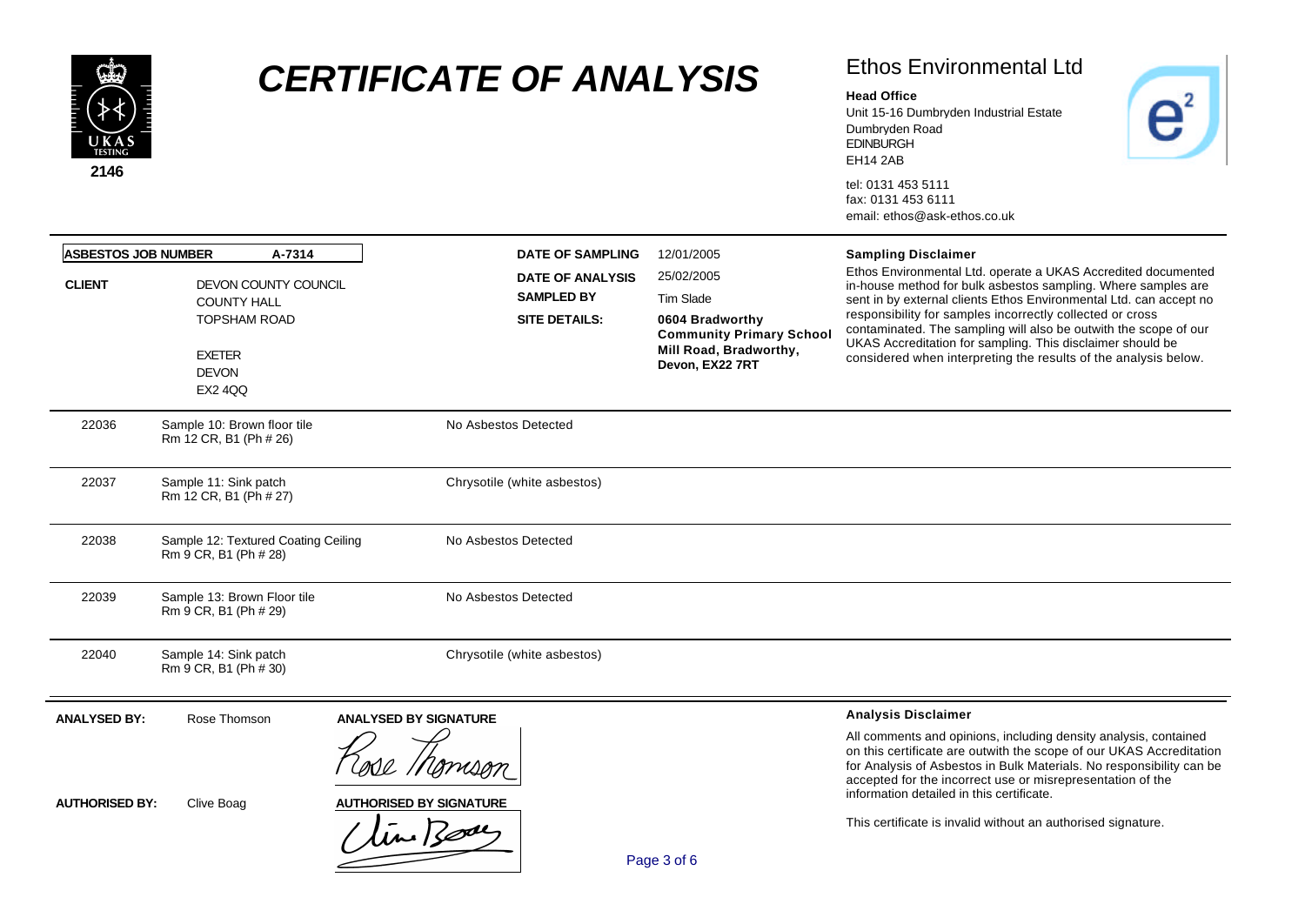

## Ethos Environmental Ltd

 $\overline{e}^2$ 

#### **Head Office**

Unit 15-16 Dumbryden Industrial Estate Dumbryden Road EDINBURGH EH14 2AB

| <b>ASBESTOS JOB NUMBER</b> | A-7314                                                                                                               |                                            | <b>DATE OF SAMPLING</b>                                              | 12/01/2005                                                                                                                 | <b>Sampling Disclaimer</b>                                                                                                                                                                                                                                                                                                                                                                                                                                             |
|----------------------------|----------------------------------------------------------------------------------------------------------------------|--------------------------------------------|----------------------------------------------------------------------|----------------------------------------------------------------------------------------------------------------------------|------------------------------------------------------------------------------------------------------------------------------------------------------------------------------------------------------------------------------------------------------------------------------------------------------------------------------------------------------------------------------------------------------------------------------------------------------------------------|
| <b>CLIENT</b>              | DEVON COUNTY COUNCIL<br><b>COUNTY HALL</b><br><b>TOPSHAM ROAD</b><br><b>EXETER</b><br><b>DEVON</b><br><b>EX2 4QQ</b> |                                            | <b>DATE OF ANALYSIS</b><br><b>SAMPLED BY</b><br><b>SITE DETAILS:</b> | 25/02/2005<br>Tim Slade<br>0604 Bradworthy<br><b>Community Primary School</b><br>Mill Road, Bradworthy,<br>Devon, EX22 7RT | Ethos Environmental Ltd. operate a UKAS Accredited documented<br>in-house method for bulk asbestos sampling. Where samples are<br>sent in by external clients Ethos Environmental Ltd. can accept no<br>responsibility for samples incorrectly collected or cross<br>contaminated. The sampling will also be outwith the scope of our<br>UKAS Accreditation for sampling. This disclaimer should be<br>considered when interpreting the results of the analysis below. |
| 22041                      | Sample 15: Sink patch<br>Rm 32 CR, B1 Gd (Ph # 31)                                                                   |                                            | No Asbestos Detected                                                 |                                                                                                                            |                                                                                                                                                                                                                                                                                                                                                                                                                                                                        |
| 22042                      | Sample 16: Textured Coating Ceiling<br>Rm 32 CR, B1 (Ph # 32)                                                        |                                            | No Asbestos Detected                                                 |                                                                                                                            |                                                                                                                                                                                                                                                                                                                                                                                                                                                                        |
| 22043                      | Sample 17: Textured Coating Ceiling<br>Rm 27 OF, B1 (Ph # 33)                                                        |                                            | No Asbestos Detected                                                 |                                                                                                                            |                                                                                                                                                                                                                                                                                                                                                                                                                                                                        |
| 22044                      | Sample 18: Textured Coating Ceiling<br>Rm 26 CD, B1 (Ph # 34)                                                        |                                            | No Asbestos Detected                                                 |                                                                                                                            |                                                                                                                                                                                                                                                                                                                                                                                                                                                                        |
| 22045                      | Sample 19: Textured Coating Ceiling<br>Rm 25 LI, B1 (Ph # 35)                                                        |                                            | No Asbestos Detected                                                 |                                                                                                                            |                                                                                                                                                                                                                                                                                                                                                                                                                                                                        |
| <b>ANALYSED BY:</b>        | Rose Thomson                                                                                                         | <b>ANALYSED BY SIGNATURE</b>               |                                                                      |                                                                                                                            | <b>Analysis Disclaimer</b>                                                                                                                                                                                                                                                                                                                                                                                                                                             |
| <b>AUTHORISED BY:</b>      | Clive Boag                                                                                                           | <b>AUTHORISED BY SIGNATURE</b><br>tin Bode |                                                                      | Page 4 of 6                                                                                                                | All comments and opinions, including density analysis, contained<br>on this certificate are outwith the scope of our UKAS Accreditation<br>for Analysis of Asbestos in Bulk Materials. No responsibility can be<br>accepted for the incorrect use or misrepresentation of the<br>information detailed in this certificate.<br>This certificate is invalid without an authorised signature.                                                                             |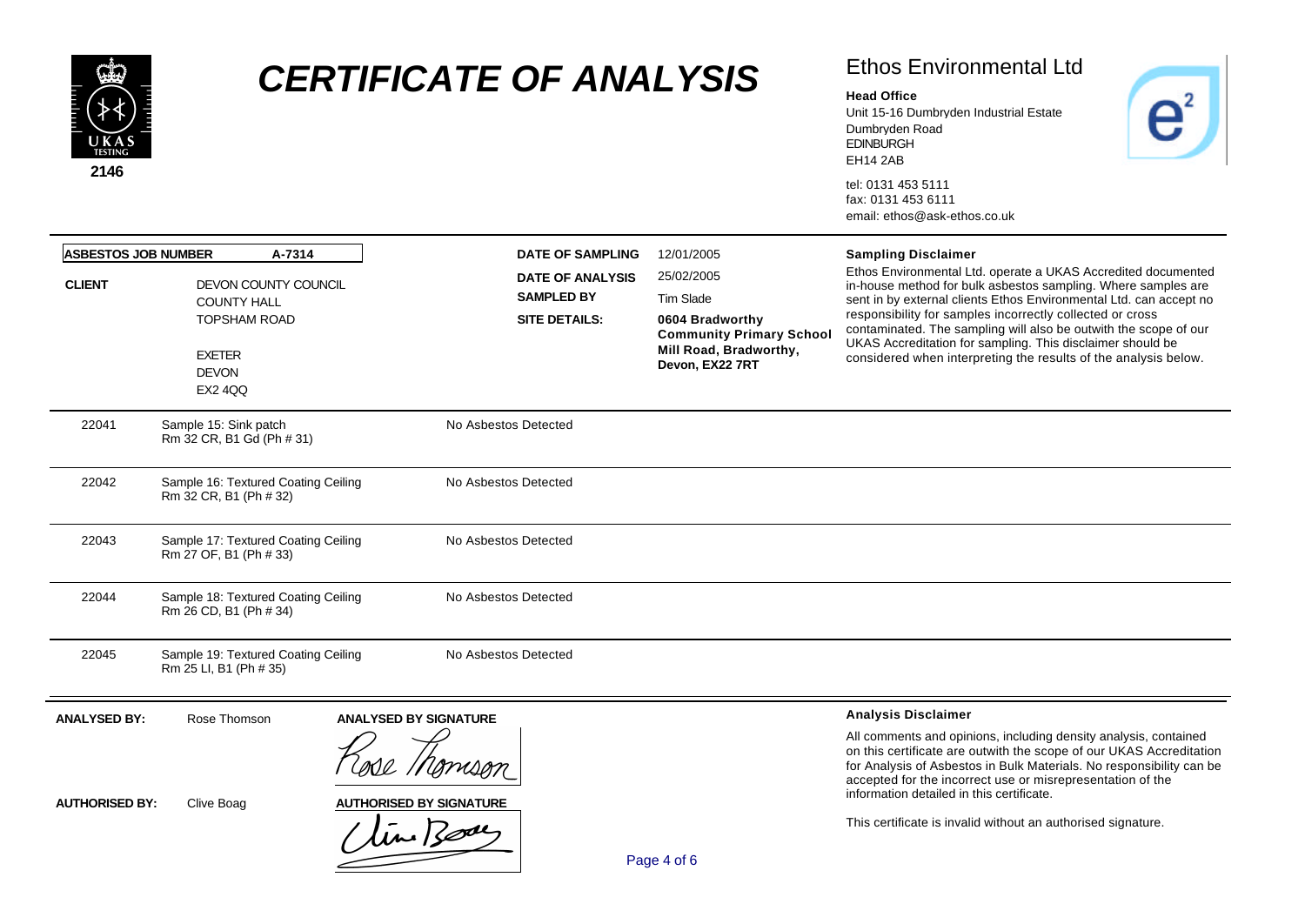

## Ethos Environmental Ltd

 $\overline{e}^2$ 

#### **Head Office**

Unit 15-16 Dumbryden Industrial Estate Dumbryden Road EDINBURGH EH14 2AB

| <b>ASBESTOS JOB NUMBER</b><br>A-7314 |                                                                                                               |                                             | <b>DATE OF SAMPLING</b>                                       | 12/01/2005                                                                                                                 | <b>Sampling Disclaimer</b>                                                                                                                                                                                                                                                                                                                                                                                                                                             |
|--------------------------------------|---------------------------------------------------------------------------------------------------------------|---------------------------------------------|---------------------------------------------------------------|----------------------------------------------------------------------------------------------------------------------------|------------------------------------------------------------------------------------------------------------------------------------------------------------------------------------------------------------------------------------------------------------------------------------------------------------------------------------------------------------------------------------------------------------------------------------------------------------------------|
| <b>CLIENT</b>                        | DEVON COUNTY COUNCIL<br><b>COUNTY HALL</b><br>TOPSHAM ROAD<br><b>EXETER</b><br><b>DEVON</b><br><b>EX2 4QQ</b> |                                             | DATE OF ANALYSIS<br><b>SAMPLED BY</b><br><b>SITE DETAILS:</b> | 25/02/2005<br>Tim Slade<br>0604 Bradworthy<br><b>Community Primary School</b><br>Mill Road, Bradworthy,<br>Devon, EX22 7RT | Ethos Environmental Ltd. operate a UKAS Accredited documented<br>in-house method for bulk asbestos sampling. Where samples are<br>sent in by external clients Ethos Environmental Ltd. can accept no<br>responsibility for samples incorrectly collected or cross<br>contaminated. The sampling will also be outwith the scope of our<br>UKAS Accreditation for sampling. This disclaimer should be<br>considered when interpreting the results of the analysis below. |
| 22046                                | Sample 20: Textured Coating Ceiling<br>Rm 2 CD, B1 Gd (Ph # 36)                                               |                                             | No Asbestos Detected                                          |                                                                                                                            |                                                                                                                                                                                                                                                                                                                                                                                                                                                                        |
| 22047                                | Sample 21: Brown Floor tile<br>Rm 2 CD, B1 Gd (Ph # 37)                                                       |                                             | No Asbestos Detected                                          |                                                                                                                            |                                                                                                                                                                                                                                                                                                                                                                                                                                                                        |
| 22048                                | Sample 22: Ceiling tile<br>Rm 1 EH, B1 (Ph # 38)                                                              |                                             | No Asbestos Detected                                          |                                                                                                                            |                                                                                                                                                                                                                                                                                                                                                                                                                                                                        |
| 22049                                | Sample 23: Textured Coating Ceiling<br>Rm 21 ST, B1 (Ph # 39)                                                 |                                             | No Asbestos Detected                                          |                                                                                                                            |                                                                                                                                                                                                                                                                                                                                                                                                                                                                        |
| 22050                                | Sample 24: Profiled cement sheets<br>External Rm B51 1st (Ph # 40)                                            |                                             | Chrysotile (white asbestos)                                   |                                                                                                                            |                                                                                                                                                                                                                                                                                                                                                                                                                                                                        |
| <b>ANALYSED BY:</b>                  | Rose Thomson                                                                                                  | <b>ANALYSED BY SIGNATURE</b>                |                                                               |                                                                                                                            | <b>Analysis Disclaimer</b>                                                                                                                                                                                                                                                                                                                                                                                                                                             |
| <b>AUTHORISED BY:</b>                | Clive Boag                                                                                                    | <b>AUTHORISED BY SIGNATURE</b><br>time Body |                                                               | Page 5 of 6                                                                                                                | All comments and opinions, including density analysis, contained<br>on this certificate are outwith the scope of our UKAS Accreditation<br>for Analysis of Asbestos in Bulk Materials. No responsibility can be<br>accepted for the incorrect use or misrepresentation of the<br>information detailed in this certificate.<br>This certificate is invalid without an authorised signature.                                                                             |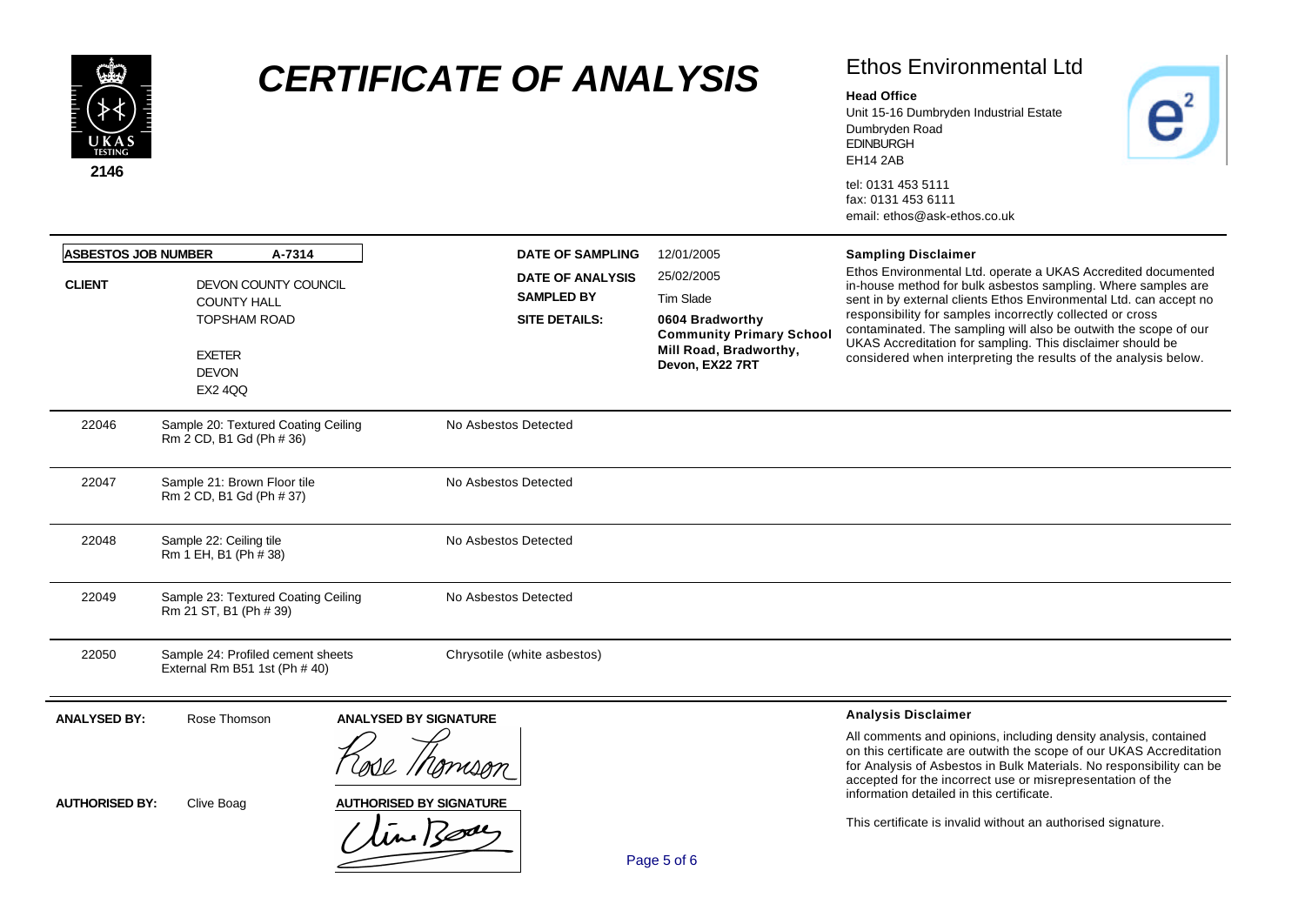

## Ethos Environmental Ltd

 $\overline{e}^2$ 

#### **Head Office**

Unit 15-16 Dumbryden Industrial Estate Dumbryden Road EDINBURGH EH14 2AB

| <b>ASBESTOS JOB NUMBER</b><br>A-7314 |                                                                                                                      | <b>DATE OF SAMPLING</b>                                              | 12/01/2005                                                                                                                 | <b>Sampling Disclaimer</b>                                                                                                                                                                                                                                                                                                                                                                                                                                             |
|--------------------------------------|----------------------------------------------------------------------------------------------------------------------|----------------------------------------------------------------------|----------------------------------------------------------------------------------------------------------------------------|------------------------------------------------------------------------------------------------------------------------------------------------------------------------------------------------------------------------------------------------------------------------------------------------------------------------------------------------------------------------------------------------------------------------------------------------------------------------|
| <b>CLIENT</b>                        | DEVON COUNTY COUNCIL<br><b>COUNTY HALL</b><br><b>TOPSHAM ROAD</b><br><b>EXETER</b><br><b>DEVON</b><br><b>EX2 4QQ</b> | <b>DATE OF ANALYSIS</b><br><b>SAMPLED BY</b><br><b>SITE DETAILS:</b> | 25/02/2005<br>Tim Slade<br>0604 Bradworthy<br><b>Community Primary School</b><br>Mill Road, Bradworthy,<br>Devon, EX22 7RT | Ethos Environmental Ltd. operate a UKAS Accredited documented<br>in-house method for bulk asbestos sampling. Where samples are<br>sent in by external clients Ethos Environmental Ltd. can accept no<br>responsibility for samples incorrectly collected or cross<br>contaminated. The sampling will also be outwith the scope of our<br>UKAS Accreditation for sampling. This disclaimer should be<br>considered when interpreting the results of the analysis below. |
| 22051                                | Sample 25: Roof tile<br>External Rm 3 ST, B51 (Ph # 41)                                                              | Chrysotile (white asbestos)                                          |                                                                                                                            |                                                                                                                                                                                                                                                                                                                                                                                                                                                                        |
| 22052                                | Sample 26: Roof undercloak<br>External Rm 18 SH, B1 (Ph # 42)                                                        | Chrysotile (white asbestos)                                          |                                                                                                                            |                                                                                                                                                                                                                                                                                                                                                                                                                                                                        |
| 22053                                | Sample 27: Fibreboard Ceiling<br>Rm 6 EQ, B51 (Ph # 43)                                                              | No Asbestos Detected                                                 |                                                                                                                            |                                                                                                                                                                                                                                                                                                                                                                                                                                                                        |
| 22054                                | Sample 28: Sink patch<br>Rm 15 SR, B1 (Ph # 44)                                                                      | Chrysotile (white asbestos)                                          |                                                                                                                            |                                                                                                                                                                                                                                                                                                                                                                                                                                                                        |
| 22055                                | Sample 29: Soffits<br>External Rm 20 OF, B1 (Ph # 45)                                                                | Amosite (brown asbestos)                                             |                                                                                                                            |                                                                                                                                                                                                                                                                                                                                                                                                                                                                        |
| <b>ANALYSED BY:</b>                  | Rose Thomson                                                                                                         | <b>ANALYSED BY SIGNATURE</b>                                         |                                                                                                                            | <b>Analysis Disclaimer</b>                                                                                                                                                                                                                                                                                                                                                                                                                                             |
| <b>AUTHORISED BY:</b>                | Clive Boag                                                                                                           | <b>AUTHORISED BY SIGNATURE</b><br>time Bodes                         | Page 6 of 6                                                                                                                | All comments and opinions, including density analysis, contained<br>on this certificate are outwith the scope of our UKAS Accreditation<br>for Analysis of Asbestos in Bulk Materials. No responsibility can be<br>accepted for the incorrect use or misrepresentation of the<br>information detailed in this certificate.<br>This certificate is invalid without an authorised signature.                                                                             |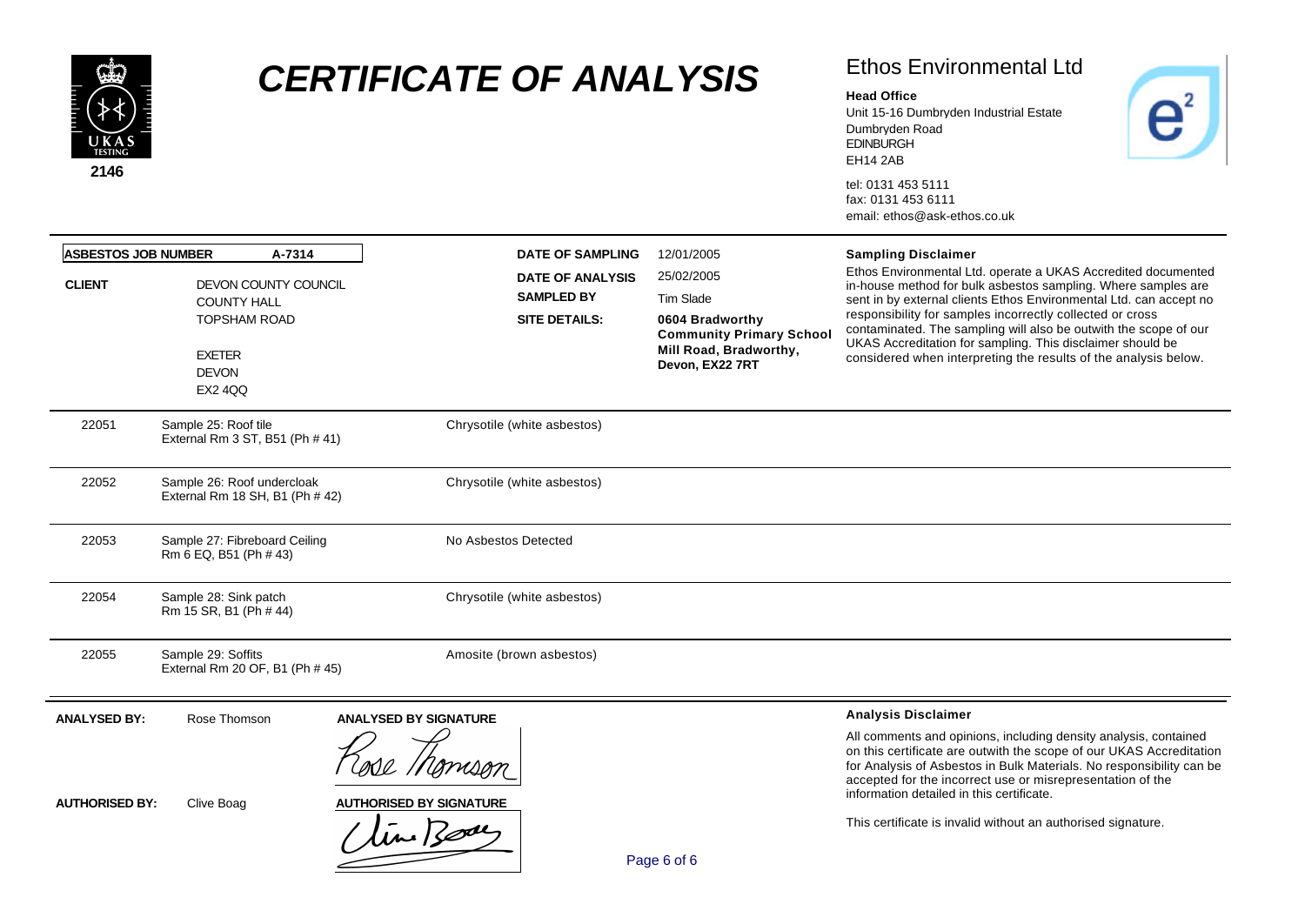### **Disclaimer**

Whilst great care has been taken to ensure that all ACMs have been located and identified, no survey can guarantee that all asbestos present in an area has been uncovered. The following specific caveats and qualifications are required under the company's professional indemnity cover and should be taken into consideration when interpreting the findings of this report.

- 1. The Survey was limited to those areas accessed at the time of survey.
- 2. Any areas or surfaces that would require the removal or relocation of carpets, furniture, blinds, curtains, fixtures and fittings were not inspected.
- 3. Lift shafts, plant room equipment or similar which would require the attendance of a specialist engineer have not been accessed
- 4. Flues, ducts, voids or any other similarly enclosed areas, the access to which necessitated the use of specialist equipment or tools or which would have caused damage to decoration, fixtures, fittings or the structure have not been accessed
- 5. Areas requiring specialist access equipment other than ladders were not inspected.
- 6. Concealed spaces that may exist within the fabric of the premises, where the extent of these is not evident due to inaccessibility or insufficient knowledge of the structure at the time of the survey, have not been reported on.
- 7. No responsibility is accepted for the presence of asbestos containing materials in voids (under-floor, floor, wall, ceiling, or roof) other than those opened during the survey.
- 8. Samples have not been taken where the act of sampling would endanger the Surveyor or affect the functional integrity of the item concerned, e.g. fuses within electrical distribution switch gear, certain gaskets, fire doors etc.
- 9. A limited inspection only has been carried out of pipework concealed by overlying non-asbestos insulation. Inspection of pipework has been restricted primarily to the insulation visible. The presence of debris to pipework, which is not readily visible or would require the removal and replacement of overlying non-asbestos insulation, has been considered outside the scope of this survey.
- 10. Samples were taken only where deemed necessary. A representative number of samples only will have been collected in most situations, where a suspected material appeared to be repeatedly used within an area (e.g. insulation boards, sprayed insulation, asbestos cement products).
- 11. Samples have not been taken where specifically prohibited or prevented by the Client, occupant or their representative.
- 12. When collecting bulk samples, consideration is taken of the appearance, texture and function of the material and that it may be an asbestos-containing material.
- 13. In order to minimise disturbance and to avoid fibre release when collecting samples, these were taken from broken or damaged positions. Where this was not possible, samples were taken by spraying with water (where possible), containing a sealant solution and carefully cutting or snapping a small piece for sampling purposes and covering with duct tape.
- 14. Whilst every effort has been made to identify the true nature and extent of ACMs present in the premises surveyed, no responsibility is accepted for the presence of asbestos in materials other than those sampled at the requisite density.
- 15. Should major repairs, refurbishment, extensions and/or demolitions take place, items of asbestos-containing materials may be uncovered, that were visually and physically impossible to locate and identify under the restraints of the survey.
- 16. Any quantities stated within this survey report are based upon our Surveyors' estimates and should not be used for contractual purposes.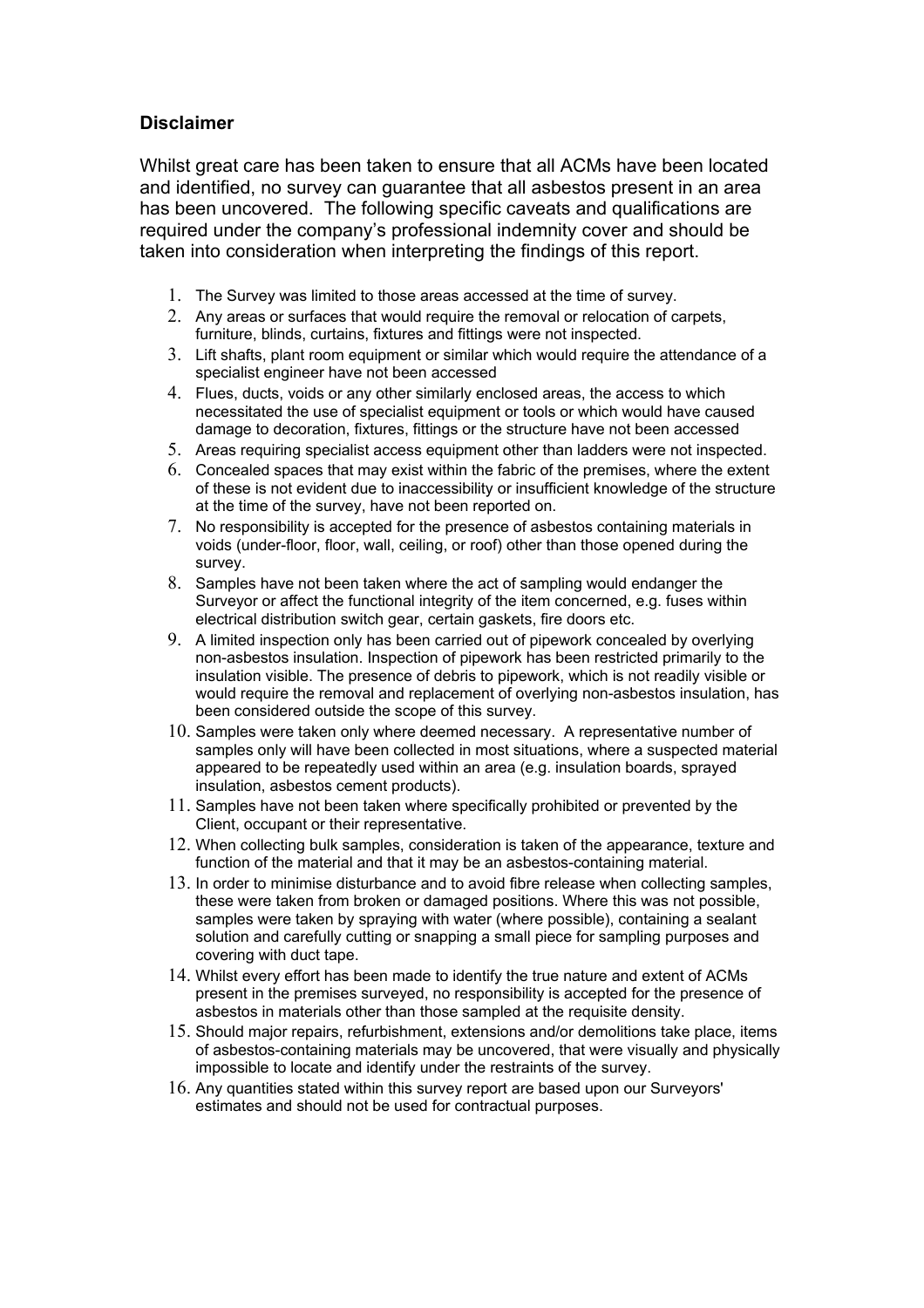Scott Carlin

# ethosenvironmental

**health safety environment**

**Edinburgh** tel: 0131-453-5111 fax: 0131-453-6111 **Aberdeen** tel: 01224-898189 fax: 01224-875697 **Glasgow** tel: 0141-552-5888 fax: 0141-552-3456 **Inverness** tel: 01463-729984 fax: 01463-709975 **Exeter** tel: 01392 363333 fax: 01392 363363

The information in this e-mail is confidential and for use by the addressee(s) only. If you are not the intended recipient (or responsible for delivery of the message to the intended recipient) please notify us immediately at the numbers detailed above and delete the message from your computer: you may not copy or forward it, or use or disclose its contents to any other person.

As internet communications are capable of data corruption, no responsibility is accepted for changes made to this message after it was sent. For this reason it may be inappropriate to rely on advice contained in an e-mail without obtaining written confirmation of it. In addition, although all outgoing emails are scanned automatically by the Ethos Environmental's email security system, no liability or responsibility is accepted for viruses and it is your responsibility to scan attachments (if any).